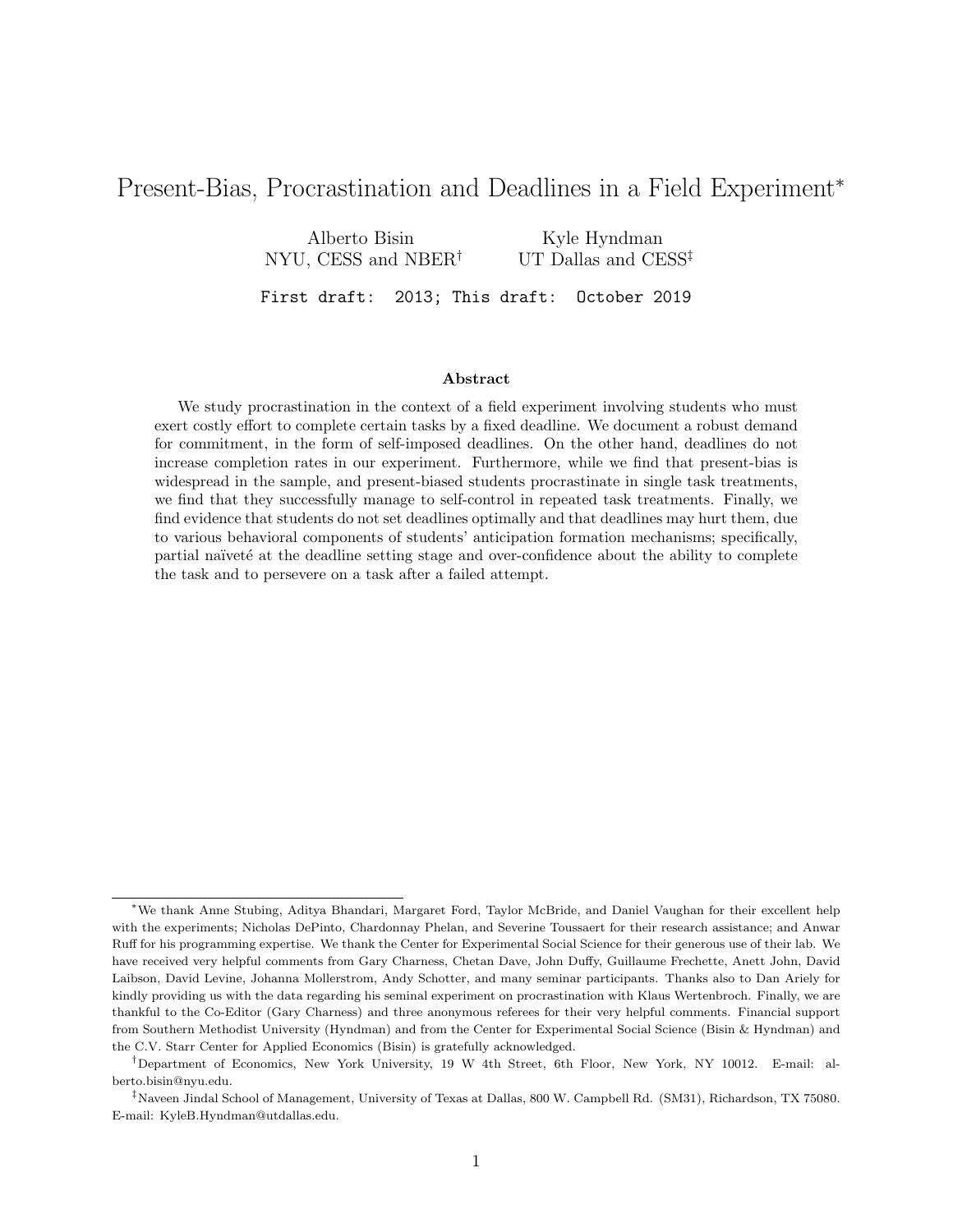## 1 Introduction

Procrastination is generally defined in the psychological literature as the practice of putting off impending tasks to a later time even when such practice results in "counterproductive and needless delay" (see e.g., Schraw, Wadkins, and Olafson, 2007). The qualification that delay be counterproductive and needless is important. Delay may represent an optimal strategy in an environment in which the cost of effort evolves over time, when waiting for the best moment to complete a task. Procrastination is then typically construed in psychology and economics as the result of a presentbias in preferences, on account of which agents delay doing unpleasant tasks that they themselves wish they would do sooner (O'Donoghue and Rabin, 1999a).

In this paper we experimentally study procrastination in students' academic work – a context procrastination appears widespread in. Solomon and Rothblum (1984) find that at least 46% of college students consider themselves serious procrastinators; Steel (2007) finds that between 80% and 95% of college students regularly procrastinate when performing academic tasks. Novarese and Giovinazzo (2013) also studies university administration data concluding that lack of student promptness in enrollment is negatively correlated with academic achievement, a finding which could be interpreted as due to procrastination. Indeed several recent field experiments on procrastination, e.g., Ariely and Wertenbroch (2002), Burger, Charness, and Lynham (2011), have focused on students' homework activity. We design and conduct a framed field experiment in which students must exert costly effort to perform a certain number of tasks by a fixed deadline for a monetary payment after completion of each task. Subjects choose when to complete the task(s), if ever, over the course of their normal daily activities, and balance the requirement of the experimental task(s) with the various demands on their time (i.e., academic, employment, leisure).<sup>1</sup> We conceptualize these demands on time as an effort cost associated with each task.

In a dynamic choice context like the one we study, students with a present-bias might adopt various internal (psychological) and/or external self-control mechanisms to avoid procrastinating on the task(s). Internal mechanisms include mental deadlines, cues, and anticipatory planning. External mechanisms include binding self-imposed deadlines and voluntary exposure to social pressure. We explicitly study the role of binding deadlines in affecting procrastination. Furthermore, we infer on the role of internal mechanisms comparing students' behavior when faced with a single task versus multiple repeated tasks, the latter of which have been shown to induce self-regulatory behavior (see e.g., Baumeister, Heatherton, and Tice (1994), Kuhl and Beckmann (1985) and Gollwitzer and Bargh (1996)). In the experiment we conduct, subjects must complete either one or up to three tasks over a period of one or two weeks. For each task that is completed by the relevant deadline, a subject receives a fixed monetary reward. In all treatments, subjects face a final, externally imposed deadline; however, different treatments vary regarding whether or not there are binding intermediate deadlines as well as whether subjects can commit themselves to an earlier deadline.

Our experiment provides us with several interesting findings. In particular, we document that a significant subset of the students, when given the opportunity, do self-impose a binding deadline. This suggests a *robust demand for commitment* on their part, which is typically interpreted as evidence of present-bias. On the other hand, treatments with either exogenous or endogenous deadlines are not associated with more frequent or earlier completion. In other words, deadlines do not appear to *increase task completion rates*. In order to more fully understand the role of deadlines in students' task completion behavior, we then identify which students are presentbiased. To this end, we exploit our initial survey data to look at the psychological correlates of

<sup>&</sup>lt;sup>1</sup>In this paper, we use the words 'students' and 'subjects' interchangeably.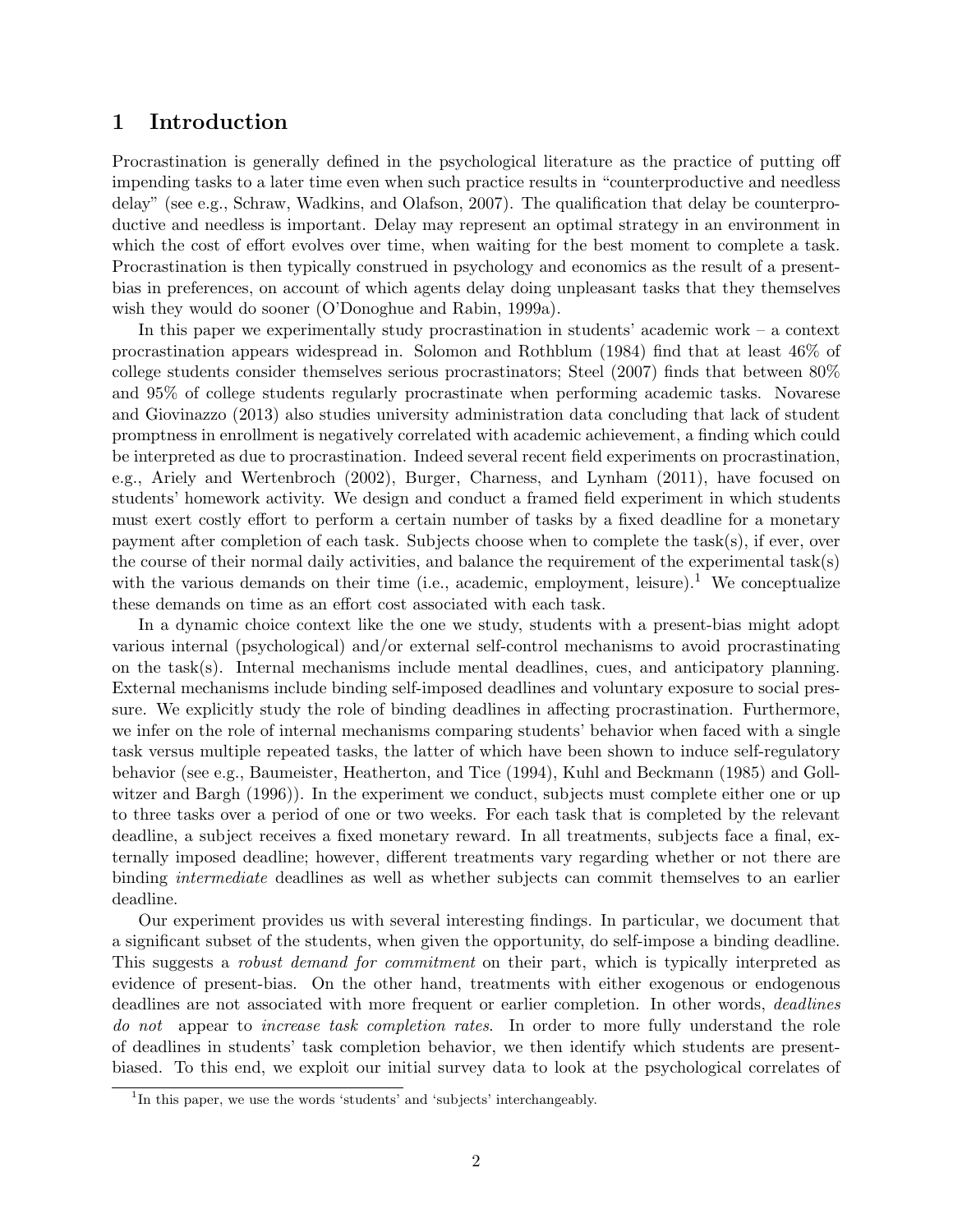behavior and deadline setting. We find that, notably, it is subjects who report themselves to be less conscientious who are more likely to set a binding deadline and who complete tasks later. This suggests that indeed *present-bias*, proxied by lack of conscientiousness, is relatively widespread in our sample and that it represents an important driver of the demand for commitment. Having identified present-biased students, we are able to compare their distribution of task completions with that of non-present-biased students. In this respect results are particularly striking and novel: while present-biased students procrastinate in 1T treatments, in the repeated task treatments  $(3T)$ they successfully manage to self-control; that is, exponential and present-biased students behave very similarly. We interpret this result as evidence of the ability of students to successfully adopt internal self-control mechanisms when facing repeated tasks.

Our data on deadline-setting suggests that, interpreting the large demand for deadlines we observe in the experiment simply as due to present-bias might not be completely correct. Most importantly, this explanation is at odds with the fact that present-biased students self-impose binding deadlines even though they successfully exercise self-control in No Deadlines treatment with repeated tasks. Indeed, in the case of repeated-task treatment, if students correctly anticipated their ability to self-control, then they should not have self-imposed deadlines. This is because deadlines are just as costly for a decision maker who can perfectly self-control as they are for a nonpresent-biased decision maker. Our data suggest two kind of complementary behavioral anticipation formation mechanisms. First, students under-estimate their ability to exercise self-control (at least in repeated tasks), a form of *partial naïveté at the deadline setting stage*. Second, students are over-confident about their ability to complete the task(s); in particular they over-estimate their ability to persevere on the current and future tasks after a failed attempt. We also present indirect evidence that over-confidence and lack of perseverance may be distinct psychological characteristics from present-bias.

These behavioral mechanisms are complementary in the sense that both might make students believe that deadlines are more beneficial than they actually are, leading them to self-impose deadlines, which end up harming them. The failure of deadlines to boost completion rates appears related to other interesting behavioral regularities in the data. For instance, we see that many subjects, when faced with a deadline, begin working on the task relatively close to the deadline and, because mistakes frequently occur, they often do not successfully complete tasks that they attempted. Moreover, once a subject gives up on one task, she is very likely to effectively quit the experiment and make no attempt of later tasks.

Fundamentally, deadlines have three distinct effects: (i) they provide commitment; (ii) they impose a cost in terms of the option value of waiting for a lower cost of task completion; (iii) they amplify the cost associated with over-confidence and lack of perseverance. We argue that our data suggest that partial naïveté and over-confidence might have a negative effect on present-biased students who are able to self-control (and possibly exponential students who might not fully realize they are not present-biased). This would be especially the case in repeated-task experiments, where self-control is widespread in our data.

Our paper contributes to the rich experimental literature in psychology and economics which has first motivated and then supported the behavioral economics of intertemporal choice. This literature has provided strong evidence for present-bias (see, e.g., Ainslie, 1992, 2001; Loewenstein and Prelec, 1992; Frederick, Loewenstein, and O'Donoghue, 2002). Also, ample evidence of subjects adopting external commitment devices such as binding self-imposed deadlines is obtained both in the lab and in the field. With regards to lab experiments, Trope and Fishbach (2000), Casari (2009), Houser, Schunk, Winter, and Xiao (2010), Toussaert (2018) experimentally study different commitment mechanisms in different contexts, invariably documenting a large demand for commitment. As for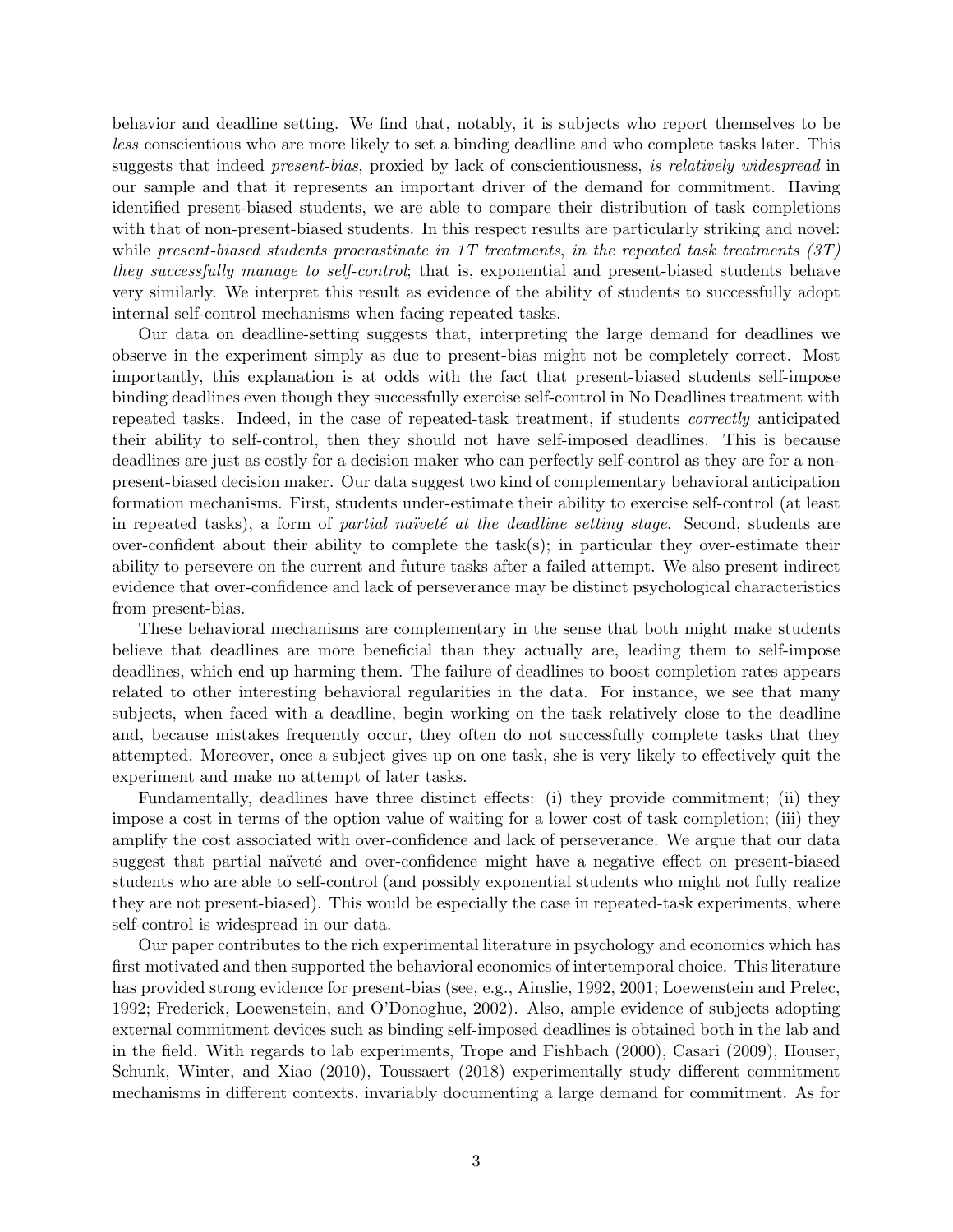field evidence, similar results are obtained by Schilbach (2018), Giné, Karlan, and Zinman (2010).<sup>2</sup>

Most related to our paper are two recent papers on procrastination in the context of students' academic work, Ariely and Wertenbroch (2002), Burger, Charness, and Lynham (2011). Results are somewhat mixed, in that Ariely and Wertenbroch (2002) finds positive effects of deadlines as external commitment devices, while Burger, Charness, and Lynham (2011) do not. We follow these papers in the general approach of examining the role of deadlines and, like Ariely and Wertenbroch (2002), in exploiting the demand for commitment to identify present-bias and possibly procrastination. However, we diverge from them in several important elements of the experimental design, as well as in the data we have available to explore. We shall discuss in some detail these differences in Section 4.5, where we try and rationalize these results and ours.

### 2 Experimental Design

We conduct two distinct sets of experiments. In the first, students have one week to complete a single task. We distinguish two treatments corresponding to two different intermediate (before the natural end-of-experiment) deadline scenarios: No Deadline and Endogenous (i.e., self-imposed) Deadlines. We call these the  $1T(ask)$  treatments. In the second set of experiments, students have two weeks to complete three tasks, with three different treatments corresponding to different intermediate deadline scenarios: No Deadlines, Exogenous Deadlines and Endogenous Deadlines. We call these the  $3T(ask)$  treatments.

In the 1T treatments, subjects are paid \$20 if they successfully complete the task, while in the 3T treatments, subjects are paid \$15 for each task successfully completed by the relevant deadline. In what follows we describe the experimental procedures we use for the 3T treatments. Identical procedures are used for the 1T treatments.

#### 2.1 Phase 1: The Lab-based Component

Each session begins with a lab-based component in which students read the instructions for their treatment and are given a user name and password in order to gain access to the web-based experimental software. The instructions outline the nature of the tasks and provided a screen shot showing subjects a sample task. The instructions also tell students the nature of any deadlines that they face.

After reading the instructions (a sample of which can be found in Appendix A.1), students log on to the experimental software and are reminded of their deadlines for each task. For students in the No Deadlines treatment, all tasks have a deadline set at the end of the experiment; i.e., two weeks after coming into the lab for 3T and one week for 1T. For students in the Exogenous Deadlines treatment, each of the three tasks has a different deadline; deadlines are evenly spaced, with the deadline for task 3 being at the end of the experiment. Students in the Endogenous Deadlines treatment are able to choose an intermediate deadline for each of the three tasks. The latest deadline that students could set is the end of the experiment.

<sup>2</sup>Other field evidence examines voluntary exposure to social pressure (see Mahajan and Tarozzi, 2011; Schwartz, Mochon, Wyper, Maroba, Patel, and Ariely, 2014; Schwartz, Riis, Elbel, and Ariely, 2012; Bryan, Karlan, and Nelson, 2010, for examples and discussion). A few studies have also shown (c.f., Thaler and Benartzi (2004); Ashraf, Karlan, and Yin (2006) and Duflo, Kremer, and Robinson (2011)) that products with certain commitment features lead to higher savings.; that workers are willing to choose dominated contracts as a commitment device to increase their productivity (Kaur, Kremer, and Mullainathan (2010)). See Bryan, Karlan, and Nelson (2010) for a comprehensive survey of the literature on commitment and self-control.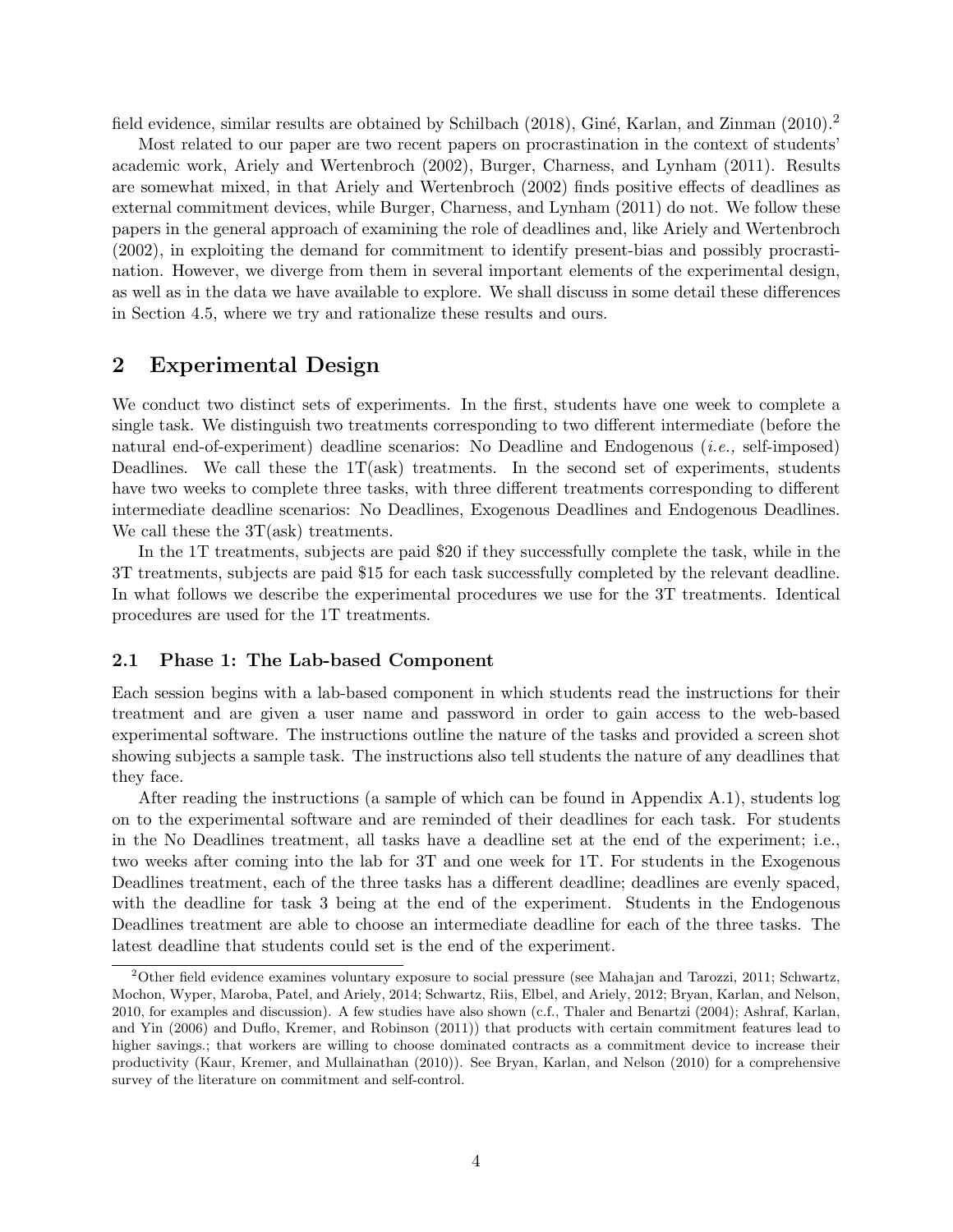Figure 1: A Sample Task



After observing or choosing their deadlines, in the lab, students answer a series of survey questions. The survey asks about their (work, academic and social) schedules for the two-week duration of the experiment. It also asks students to report their subjective expectation (in probability form) of completing 0, 1, 2 or all 3 tasks. Finally, the survey asks a number of questions designed to gauge students' perceptions about several of their own psychological characteristics, like reliability, punctuality, organization, etc. Appendix A.2 contains the exact survey questions subjects were asked in both the 1T and 3T treatments.<sup>3</sup>

This component of the experiment is conducted at the Center for Experimental Social Science (C.E.S.S.) at New York University and lasted between 30 and 45 minutes. At the end of this phase, students are given a \$10 participation fee.

We should remark that although subjects were provided with a sample task, they were not given the opportunity to complete a practice task in the lab. The instructions did, however, provide some guidance on how subjects should complete the task. Specifically, the instructions stated:

Of course, there are many different ways that one might wish to approach this task. One way that we have found to work reasonably well is to print the screen containing the words, enter the words into a spreadsheet application such as Excel (Microsoft),

<sup>3</sup>The only difference in survey questions between the 1T and 3T treatments were with respect to beliefs. For the 1T treatment, the only relevant belief is the probability of completing the single task, while for the 3T treatments, we also asked subject to predict their likelihood of finishing 0, 1, 2 or 3 tasks.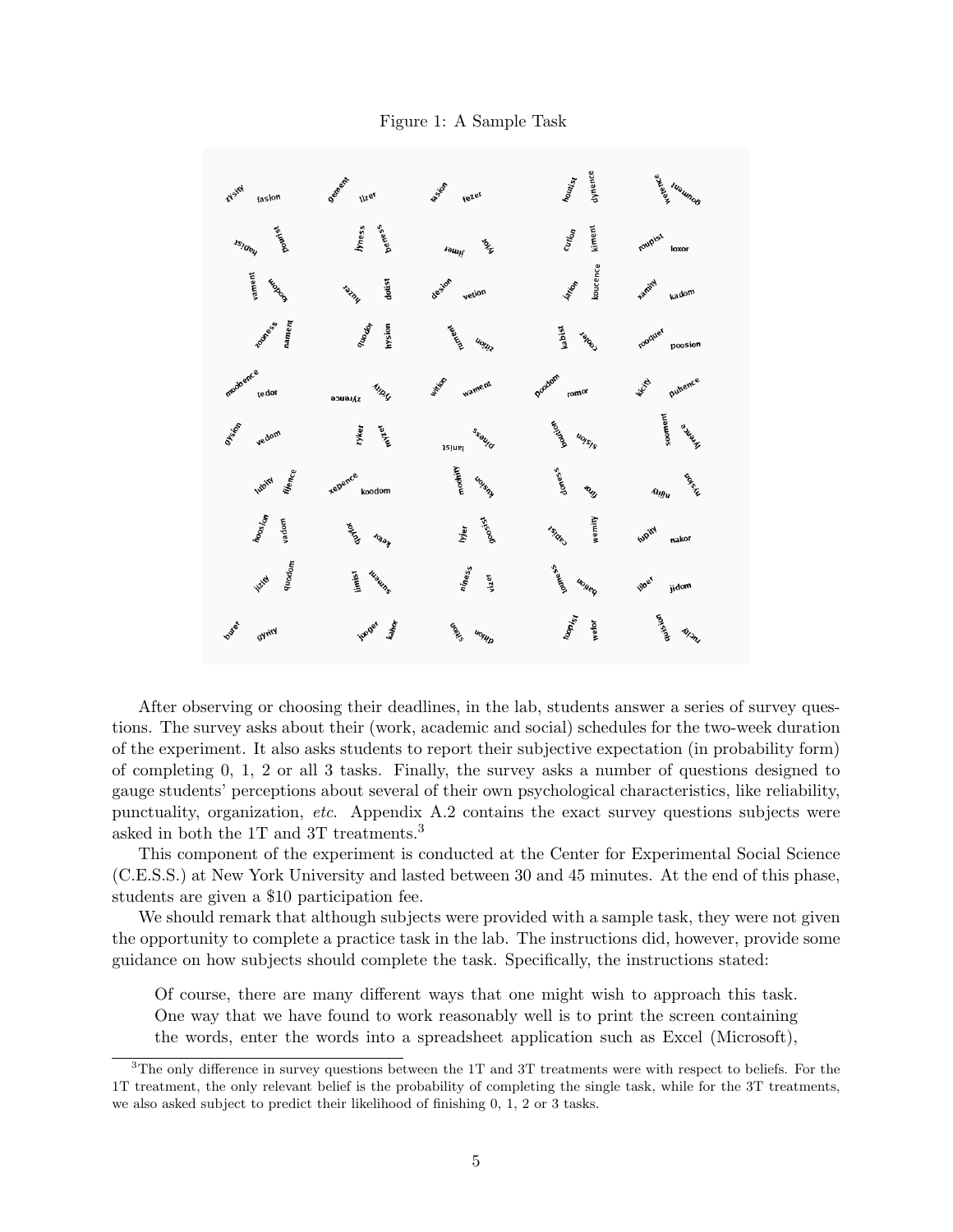Numbers (Apple) or Calc (Open Office), use the sort command and then enter the words in the appropriate order through the experimental interface. If you are careful with this method, then it should be possible to complete each task in 1 hour or less.

In practice, most subjects required less than an hour to complete tasks.<sup>4</sup> Subjects who took longer to complete the task did so, likely, because they made mistakes, which are difficult to identify and correct.

### 2.2 Phase 2: The Experiment

Upon completing the first component of the experiment, students leave the C.E.S.S. lab and are free to work on the tasks at any time they wish. To do so, students log on to a website using their user name and password. Upon logging in, they are issued a list of words for the current task and are asked to list them in alphabetical order. In order to simulate as best as possible a stopping time problem, once a list of words is given, students have to alphabetize the list within the lesser of 2 hours and the time until the task deadline. Failing to do so implies that a new list of words is issued if time remains; if no time remains before that task's deadline, students are automatically taken to the next task. Additionally, each time students refresh the browser or log into the software, a new list of words is issued.

If a student submits an incorrectly alphabetized list, the software sends a message alerting her of the existence of at least one mistake in the submitted list, without any indication about the number of mistakes or their position within the list. If a student submits a correctly alphabetized list, she is immediately taken to the next task, which she can work on if she so chooses.

Each task that is successfully completed by the relevant deadline generates a payment of \$15, via petty cash vouchers mailed to students.<sup>5</sup> In particular, all tasks that are completed by 1:00PM on a given day are processed for payment that same day. Tasks completed after 1:00PM or on weekends are processed the next weekday.

### 2.3 Phase 3: Post-experiment Survey

Upon completion of the third task, or after the end of the experiment, students are asked to complete a post-experiment survey. The purpose of this is to gain information on any unanticipated shocks that they may have faced during the field component of the experiment.

### 2.4 Different Sessions

In Table 1 we summarize the details of our experimental sessions. In the 3T treatments, we conducted three different sessions at different times. The first two sessions were conducted during the Spring semester of 2010, while the third session took place during the Spring semester of 2011. Importantly, however, for each session, each of the different deadline treatments were conducted at the same time. The second and third sessions were aimed at adding exogenous variation in the cost of completing tasks. In particular, Session 2 was scheduled so that it ended on the final day of classes for the semester. We conjectured that students would be busier or under greater pressure at the end of the semester where they also had final exams and projects to complete. Session 3

<sup>&</sup>lt;sup>4</sup>It is difficult to give a precise estimate of how long it took subjects to complete the task. While some subjects were able to complete a task in as few as 20 minutes, other subjects took nearly the full two hours. Moreover, some subjects attempted a task, gave up and came back later to try again to complete the task.

<sup>&</sup>lt;sup>5</sup>In Phase 1, students pre-address envelopes and fill in their petty-cash vouchers. This is done to both increase the credibility and saliency of payments, and to make the processing of payments easier for us.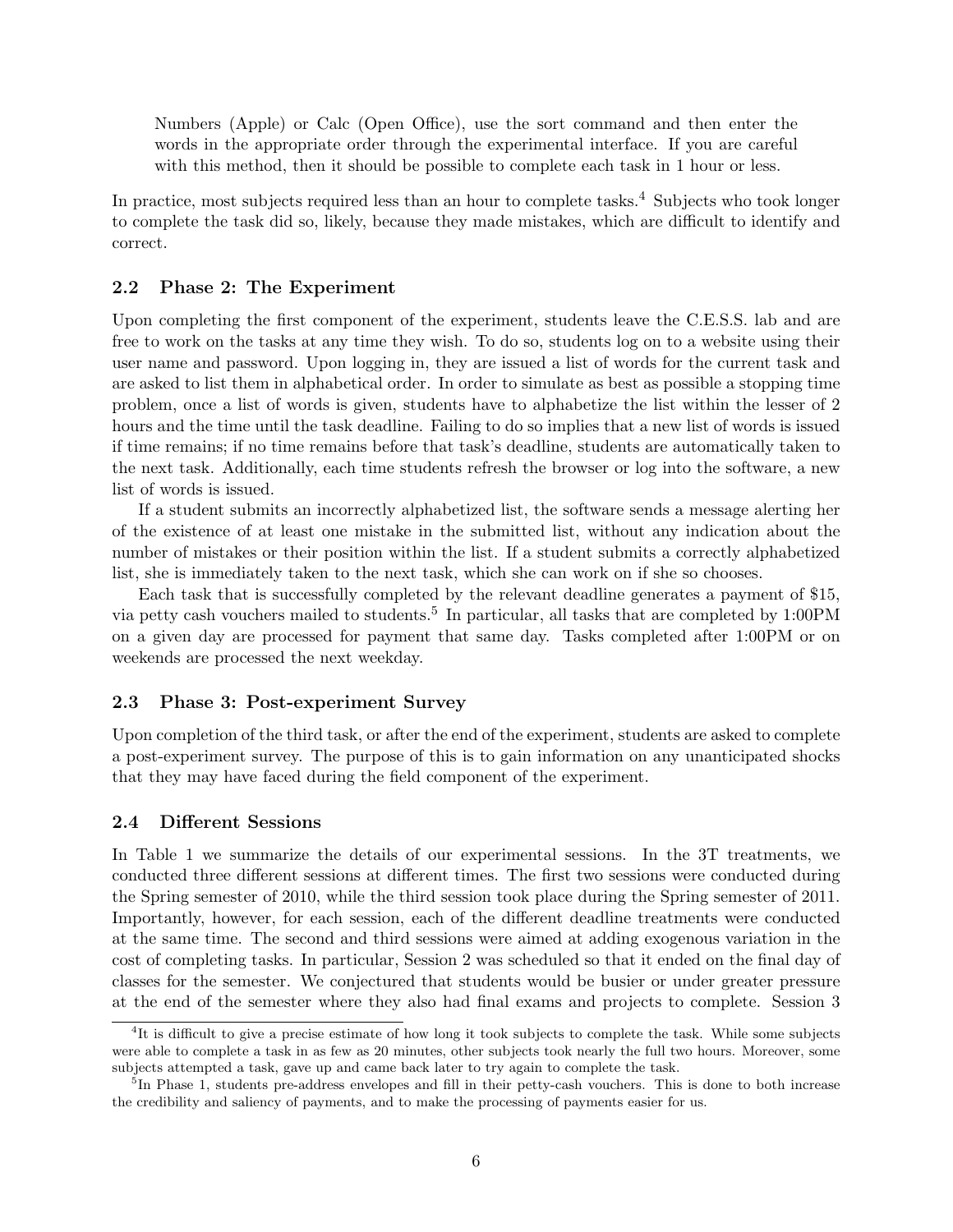made the task more difficult to complete by increasing the number of words to alphabetize from 150 to 200. The 1T treatments were conducted during the Spring semester of 2011 and involved 150 words. As with the 3T treatments, both deadline treatments were run at the same time.

|             | Treatment Sessions Intermediate Deadlines Tasks Number of Subjects |   |            |
|-------------|--------------------------------------------------------------------|---|------------|
| 1T-None     | None                                                               |   | 46         |
| $1T$ -Endog | Endogenous                                                         |   | 35         |
| 3T-None     | None                                                               |   | 23, 24, 14 |
| $3T$ -Exog  | Exogenous                                                          | 3 | 21, 24, 24 |
| $3T$ -Endog | Endogenous                                                         |   | 21, 24, 22 |

Table 1: Summary of the Various Treatments and Sessions

Note: All 1T treatments were conducted in the middle of the semester and consisted of 150 words. In the 3T treatments, sessions 1 and 3 were conducted in the middle of the semester, while session 2 was conducted at the end of the semester. Sessions 1 and 2 had 150 word tasks, while session 3 had 200 words.

### 3 Present-Bias: In Theory

Present-bias is typically formalized in the theoretical literature as  $\beta - \delta$  quasi-hyperbolic discounting (Phelps and Pollak (1968), Laibson (1994, 1997) and O'Donoghue and Rabin (1999a)).<sup>6</sup> In this section we briefly delineate the theoretical implications of quasi-hyperbolic discounting for the simple decision problem in our experiment, so as to provide a frame of reference for the empirical results. Because we focus on quasi-hyperbolic discounting, we will often use the term interchangeably with present-bias, while subjects without present-bias may be referred to as exponential or non-present-biased. In a previous draft, ?, we introduced a stopping-time problem which formally represents the decision problem in the experiment. We solved the model under both exponential and quasi-hyperbolic  $\beta - \delta$  discounting, allowing for a costly effort to complete the task which changes stochastically according to a finite Markov chain. The following discussion is based on this analysis.

The decision problem is naturally divided into two distinct stages. First, in the ex-ante stage in the lab, agents choose (possibly binding intermediate) deadlines for each of the tasks they have the option to complete. The second stage is the active decision stage during which students in their free time choose whether to complete the task(s) assigned or engage in other activities. Each student's behavior depends on her discounting preferences: how patient she is and whether she is subject to a present-bias; that is whether  $\beta < 1$  in  $\beta - \delta$  quasi-hyperbolic discounting.

It is straightforward to show that, in this decision problem, a decision maker with exponential discounting always prefers not to self-impose any deadline since doing so only limits the option value of waiting for a lower cost. However, the same cannot be said for a present-biased decision maker. Because she knows that she may be tempted to delay in the future, she may prefer to commit to an earlier deadline inducing himself/herself to complete the task on average earlier than without the deadline.<sup>7</sup>

 $6$ Other types of preferences may lead to procrastination and demand for commitment. Examples include the models of temptation and self-control by Gul and Pesendorfer (2001, 2004), dual-self models such as Benhabib and Bisin (2005) and Fudenberg and Levine (2006), optimal expectations and over-confidence models such as Brunnermeier, Papakonstantinou, and Parker (2008).

<sup>7</sup>Theoretical studies of the effects of external commitment devices in dynamic choice environments include O'Donoghue and Rabin (1999b), who characterize general external mechanisms to induce second-best optimal behavior in agents who procrastinate due to present-bias preferences, Sáez-Martí and Sjögren (2008), who study how binding deadlines affect the timing of effort when agents get distracted, and Battaglini, Benabou, and Tirole (2005)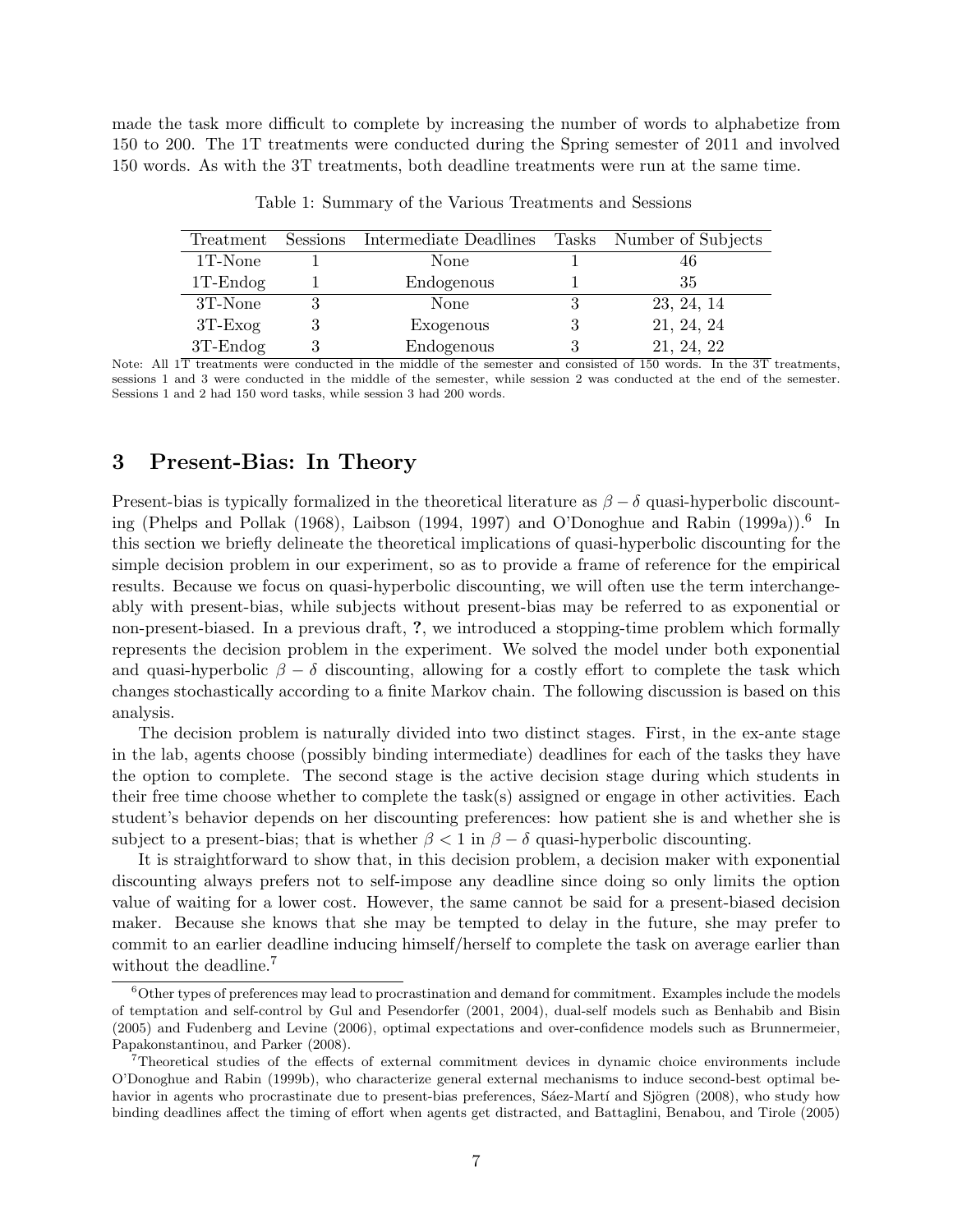While present-bias has clear and sharp implications in the (first) deadline setting stage, in the second stage it has no clear qualitative implications. Both exponential and quasi-hyperbolic students will optimally employ a threshold rule: complete the task if the cost falls below a threshold. The only difference is that the threshold for quasi-hyperbolic agents will generally be lower,<sup>8</sup> because present-bias introduces an incentive to procrastinate.<sup>9</sup>

To foreshadow our analysis, we also note that in a dynamic choice context like the one we study, besides external self-control mechanisms such as self-imposed deadlines, there are also various internal (psychological) mechanisms which subjects may employ to avoid procrastination. These internal mechanisms include mental deadlines, cues, anticipatory planning, and other self-regulatory behavior, (see e.g., Baumeister, Heatherton, and Tice (1994), Kuhl and Beckmann (1985) and Gollwitzer and Bargh (1996)), and have been demonstrated to be activated when decision problems involve multiple repeated tasks.<sup>10</sup> We will return to this discussion in the context of our results in the following sections.

## 4 Present-Bias: In the Experiment

In this section, we describe several main empirical results pertaining to present-bias. First of all we report results on the students' deadline setting and task completion choices. These are the main dimensions over which present-bias is identified, as we have argued in Section 3. We document that (i) a significant subset of the students do self-impose a binding deadline, when allowed to do so; but that (ii) treatments with either exogenous or endogenous deadlines are not associated with more frequent or earlier completion. In order to more fully understand the role of deadlines in students' task completion behavior, we then identify which students are presentbiased. To this end, we exploit our initial survey data to look at the psychological correlates of behavior and deadline setting. We find that (iii) present-bias is relatively widespread in our sample; that is, psychological characteristics indicative of present-bias are widespread and are correlated with setting deadlines. We also find that (iv) while present-biased students procrastinate in 1T treatments, in the repeated task treatments (3T) they successfully manage to self-control; that is, exponential and present-biased students behave very similarly.

### 4.1 Deadline Setting

Table 2 documents that there is a *robust demand for setting deadlines* across all of our sessions with endogenous deadlines. In the One-Task treatment, 31.4% of subjects self-imposed a deadline. Conditional on setting a deadline, the average number of days before the ultimate (one-week) deadline was 1.6 days, although many of the deadlines were actually less than 12 hours before the end of the experiment.

for a theoretical analysis of commitment through peer groups.

<sup>&</sup>lt;sup>8</sup>We omit any discussion of naïve quasi-hyperbolic discounters, who have a present-bias, but are unaware of it. It is very difficult to separately identify these students based on the distribution of task completions. We will provide a brief discussion of naïveté in the decision stage in Section 6.2.

 $9^9$ O'Donoghue and Rabin (1999a) show, in an example, that in their environment it is possible that quasi-hyperbolic agents pre-properate (that is, that they complete the task before exponentials, ceteris paribus); see Example 3, p. 112. However, their example requires that both costs and rewards are time-varying and in special ways. This is never the case in our formulation.

<sup>&</sup>lt;sup>10</sup>A large theoretical literature in psychology and economics studies the form and the effectiveness of self-control mechanisms; see e.g., Ainslie (1992, 2001); Laibson (1994). More recent work includes Benabou and Tirole (2004); Benhabib and Bisin (2005) and Hsiaw (2013).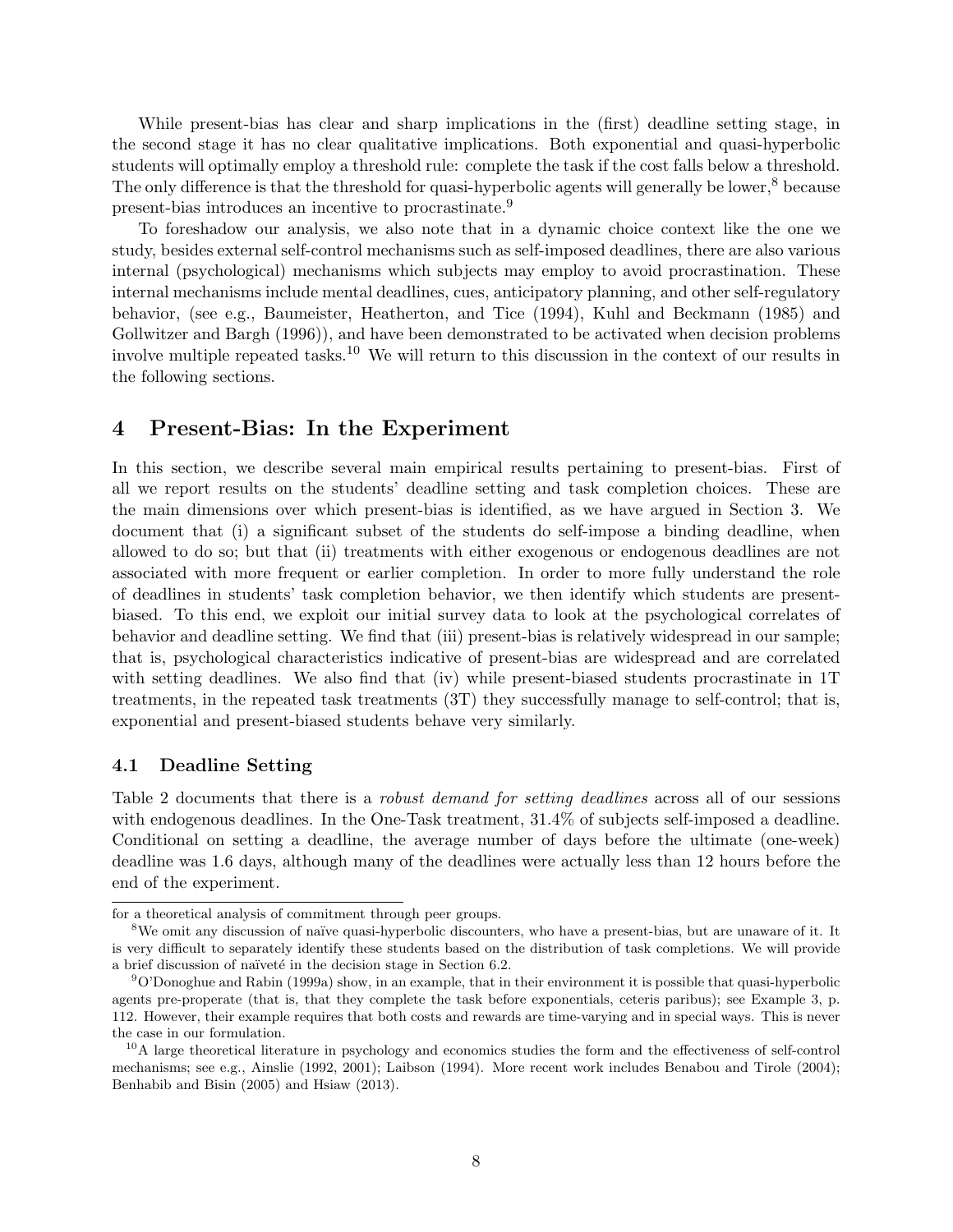#### Table 2: Self-Imposed Deadlines

| (d) II rieduments                          |        |        |        |  |  |  |  |
|--------------------------------------------|--------|--------|--------|--|--|--|--|
| Mid-semester, 150 Words                    |        |        |        |  |  |  |  |
|                                            | Task 1 | Task 2 | Task 3 |  |  |  |  |
| Strength of Deadline in Days (Conditional) | 1.6    |        |        |  |  |  |  |
| % of Subjects Setting Deadlines            | 31.4   |        |        |  |  |  |  |
| (b) 3T Treatments                          |        |        |        |  |  |  |  |
| Mid-semester, 150 Words                    |        |        |        |  |  |  |  |
|                                            | Task 1 | Task 2 | Task 3 |  |  |  |  |
| Strength of Deadline in Days (Conditional) | 7.7    | 5.6    | 5.1    |  |  |  |  |
| % of Subjects Setting Deadlines            | 61.9   | 57.1   | 42.9   |  |  |  |  |
| End-semester, 150 Words                    |        |        |        |  |  |  |  |
|                                            | Task 1 | Task 2 | Task 3 |  |  |  |  |
| Strength of Deadline in Days (Conditional) | 4.5    | 2.5    | 2.3    |  |  |  |  |
| % of Subjects Setting Deadlines            | 33.3   | 33.3   | 20.8   |  |  |  |  |
| Mid-semester, 200 Words                    |        |        |        |  |  |  |  |
|                                            | Task 1 | Task 2 | Task 3 |  |  |  |  |
| Strength of Deadline in Days (Conditional) | 5.4    | 4.2    | 3.8    |  |  |  |  |
| % of Subjects Setting Deadlines            | 50.0   | 50.0   | 40.9   |  |  |  |  |

### $(a)$  1T Treatments

In the Three-Task treatments, there is even greater demand for setting deadlines.<sup>11</sup> For the first task, depending on the session, between 33.3% and 61.9% of subjects self-imposed a binding deadline, while fewer subjects imposed binding deadlines for tasks 2 and 3, the range was still between  $20.8\%$  and  $57.1\%$ .<sup>12</sup> The results also suggest that subjects respond to exogenous external cost factors – timing of experiment within the semester and number of words in each task. In particular, when the task occurs at the end of the semester (when subjects should be busier) or the task is more difficult (i.e., 200 words), subjects are less likely to self-impose a deadline and the deadlines that they do impose are less strict.<sup>13</sup>

Broadly speaking, in the Three-Task Endogenous Deadlines treatment, there are two typical deadline profiles. Approximately 62% of deadline profiles are *strictly increasing* in that  $D_1 < D_2 <$  $D_3 \leq T$ , where  $D_i$  is the deadline chosen for task i and T is the exogenously imposed end of the experiment. Of these strictly increasing deadline profiles, there was not a single instance in which it was close to the deadline profile in our Exogenous Deadlines treatment. Approximately one-third of deadline profiles are *(partially)* flat in the sense that  $D_i = D_{i+1}$  for at least one i and  $D_j < T$ for at least one  $i$ .

 $11$ <sup>11</sup>A two-sided proportions test comparing the 1T treatment with the equivalent 3T treatment, rejects the hypothesis that the proportion of subjects setting deadlines is the same  $(p = 0.026)$ .

<sup>&</sup>lt;sup>12</sup>For comparison, in studies 1 and 2 of Ariely and Wertenbroch (2002) 73% and 100% of subjects, when given the choice, self-imposed a deadline on at least one task. This could be because deadlines were soft and so there was less cost associated with missing a deadline. Augenblick, Niederle, and Sprenger (2015) find that 59% of subjects demand commitment when there is no direct monetary cost.

 $13$ Comparing the 150 and 200 word sessions, a two-sided proportions test just misses marginal significance for this result  $(p = 0.102)$ . Comparing the mid-semester and end-semester sessions, we can say that deadlines are significantly less strict in the end of semester implementation than in the mid-semester, 150 words implementation (conditional on setting a binding deadline:  $p = 0.075$ ; unconditional on setting a binding deadline:  $p = 0.015$ ).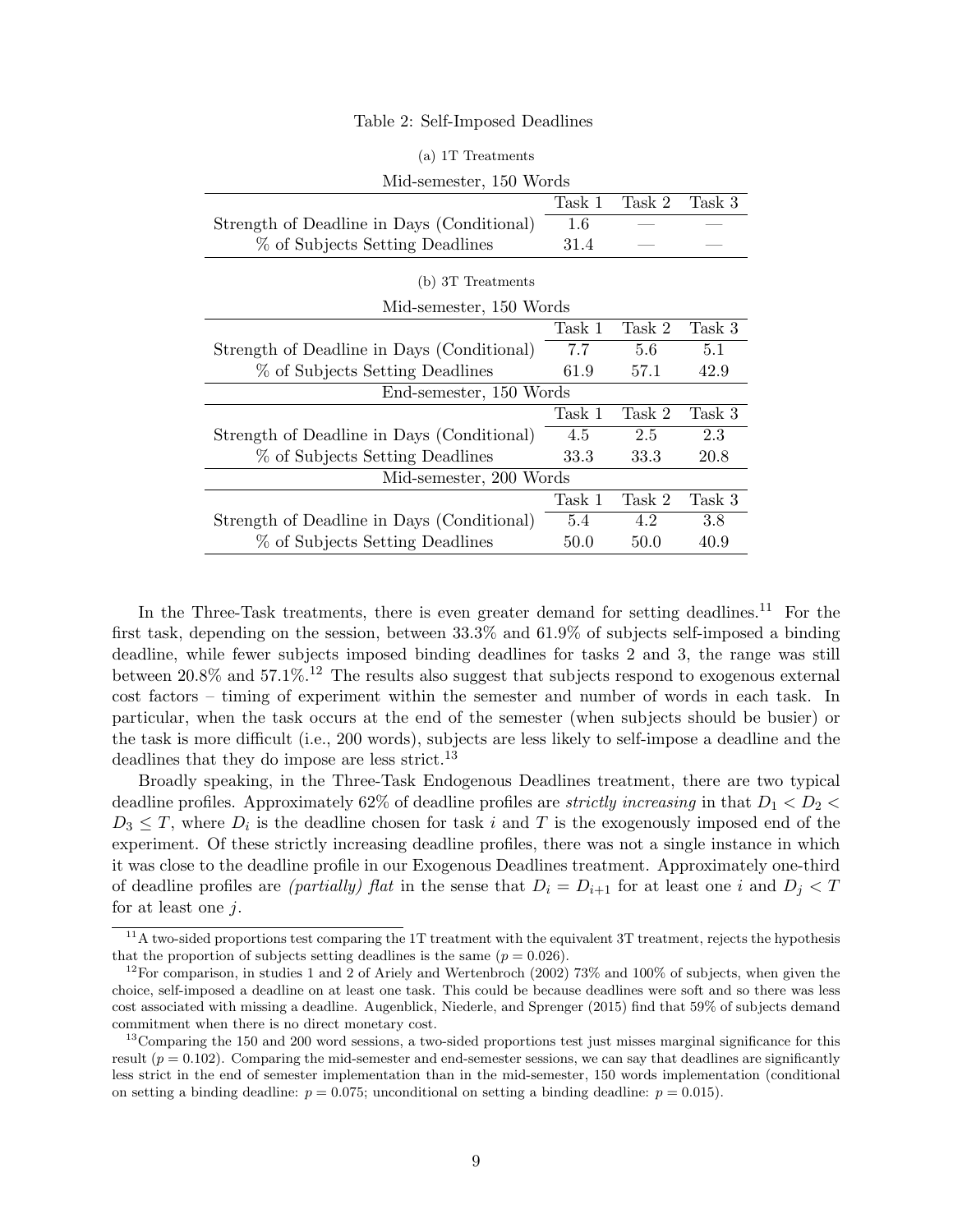### 4.2 Task Completions

Table 3 provides the overall task completion rates by experimental treatment. This is the fundamental comparison, under random assignment to treatment. Results are striking: at best, there is no positive association between deadlines and completion. In One-Task treatments, although the completion rate appears to be higher in the Endogenous Deadlines treatment, the difference (57.1% vs. 45.6%) is not statistically significant. In the Three-Task treatments, we actually see that the completion rate is lowest in the Endogenous Deadlines treatment (36.8%), followed by the Exogenous Deadlines treatment (40.6%) and highest in the No Deadlines treatment (47.0%). Moreover, the difference between the Endogenous and No Deadlines treatments is statistically significant at  $p < 0.05$ .

|               | Fraction of Tasks Completed |                                  |        |          |                        |  |  |
|---------------|-----------------------------|----------------------------------|--------|----------|------------------------|--|--|
|               | Endogenous                  |                                  |        |          | Exogenous No Deadlines |  |  |
|               |                             | Set Deadline No Deadline Overall |        |          |                        |  |  |
| 1T Treatments | 54.5%                       | 58.3%                            | 57.1\% |          | 45.6\%                 |  |  |
| 3T Treatments | 33.3%                       | $40.4\%$                         | 36.8%  | $40.6\%$ | 47.0%                  |  |  |

Table 3: Descriptive Summary of the Completion Statistics

Highlighted cells indicate a statistically significant difference at the 5% level or better between the two treatments (two-sided test). Note that tests are only conducted on the overall sample for the treatment and not conditional on whether or not a deadline was set in the Endogenous Deadlines treatment.

Analyzing the data more in detail, in Figure 2 we show the cumulative distribution of task completions for each of our treatments and, for the Three-Task treatments, separate distributions for each task. In the One-Task treatments, the main difference is that a larger proportion of subjects completed the task almost immediately in the Endogenous Deadlines treatment. In the Three-Task treatments, comparing the Exogenous and No Deadlines treatments, the role for deadlines becomes apparent. For each task, there is a spike in completions in the time immediately preceding the deadline in the Exogenous Deadlines treatment. At least for Tasks 1 and 2, by the deadline, the completion rate meets or exceeds to completion rate in the No Deadlines treatment. However, in the No Deadlines treatment, we continue to see later task completions. Hence, by the end of the experiment, for all tasks, the completion rate is higher without a deadline.

For the Endogenous Deadlines treatments, Table 3 also reports completion rates conditional on setting or not setting binding deadlines. Interestingly, subjects who actually self-imposed a binding deadline in the Endogenous Deadlines treatments had lower completion rates than those who did not. Furthermore, there is suggestive evidence that task completions in the Endogenous Deadlines treatment differed based on the deadline profile chosen by subjects who self-imposed deadlines. In particular, subjects who imposed a strictly increasing deadline profile completed only 25.4% of tasks, while subjects who imposed a (partially) flat deadline profile completed 54.5% of tasks. This difference is weakly significant according to a Mann-Whitney rank sum test  $(p = 0.0835)$ .

### 4.3 Present-Biased Students

According to the theory discussed in Section 3, setting a deadline is a manifestation of demand for commitment, and hence it is evidence of present-bias. However, under this interpretation, it is somewhat puzzling that performance is lowest under Endogenous Deadlines and highest under No Deadlines in the 3T treatments. In particular, given random assignment to treatment, we would have expected performance to be highest in the Endogenous Deadlines treatment. Specifically, comparing subjects in the Endogenous versus No Deadlines treatments, the performance of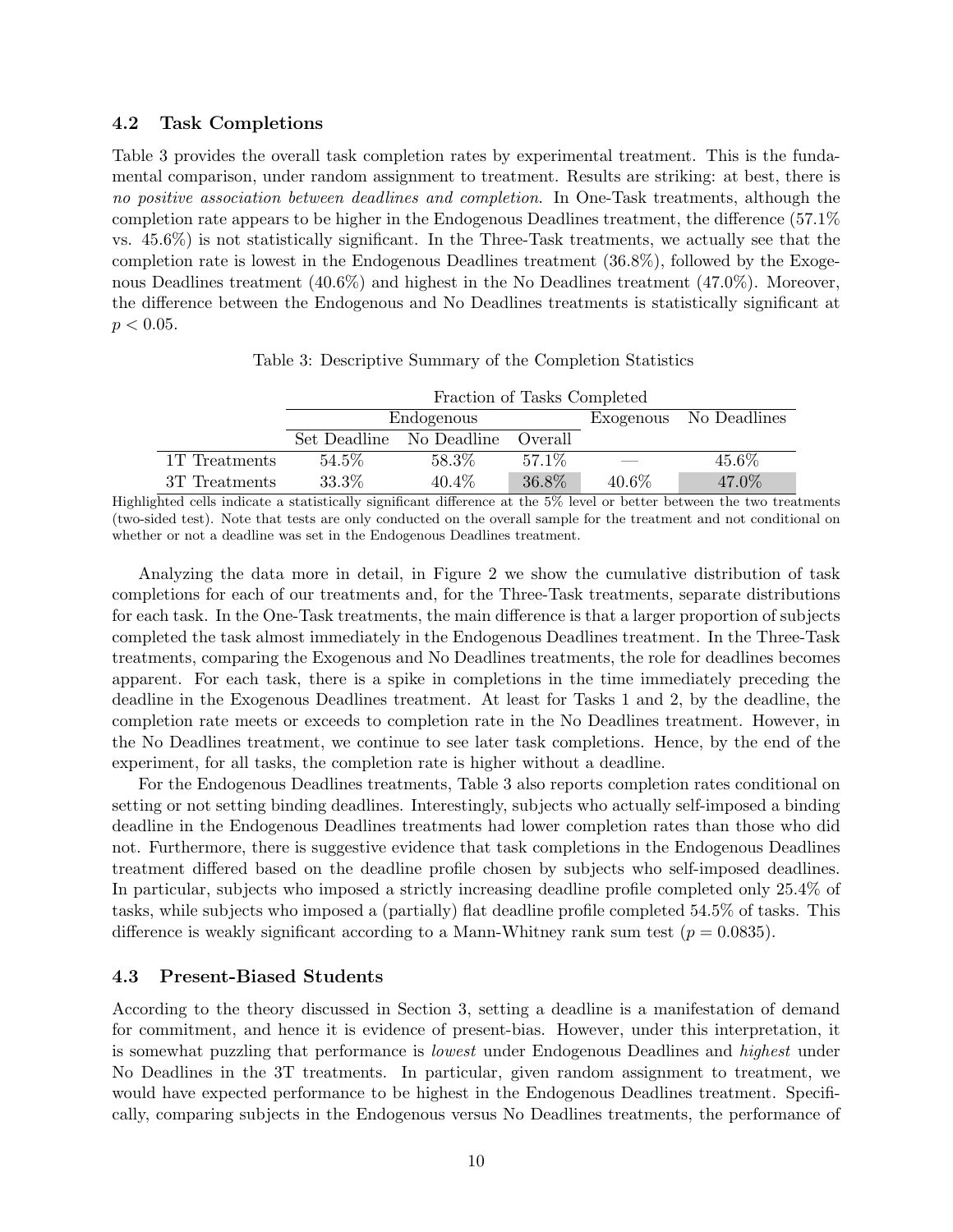



Note: The figure reports the cumulative fraction of tasks completed in each treatment over time.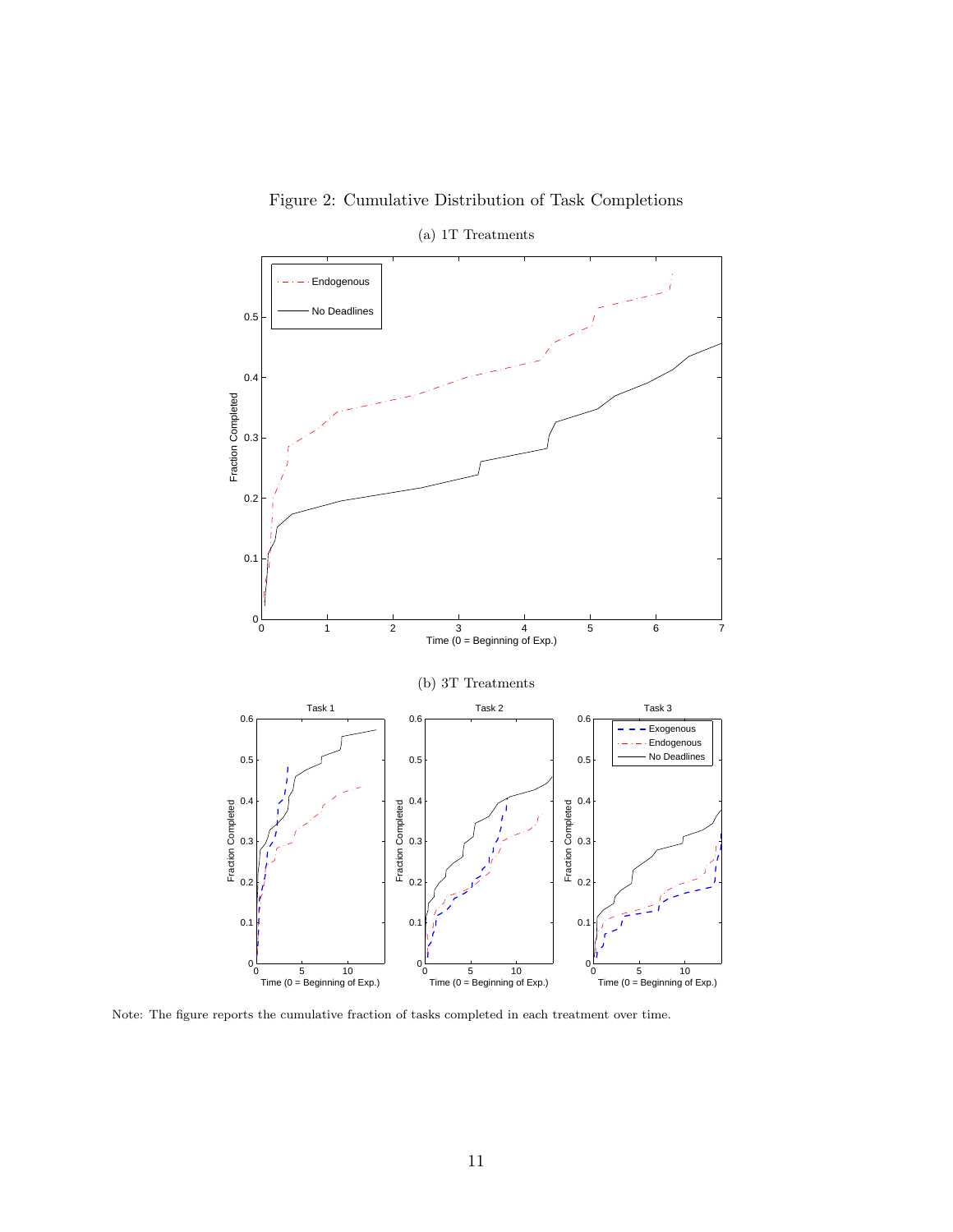non-present-biased subjects should be identical because present-biased subjects will not set deadlines. However, present-biased subjects' performance should be better in the Endogenous Deadlines treatment because they will optimally set a deadline to improve performance.<sup>14</sup>

Motivated by this, we attempt to understand whether some other behavioral factor, besides present-bias, can contribute to explain deadline setting in our data. To this end, we seek to statistically identify which students are present-biased using a flexible approach which exploits deadline setting as evidence of present-bias. More specifically, we exploit the correlation between the self-reported psychological characteristics of our students we collected in the initial survey and their deadline setting behavior. This is because, as we noted in Section 3, completion data has relatively little identification power in this context (see also Heidhues and Strack, 2019; Harris and Laibson, 2013, for a formal result along these lines).

The survey results show that there are meaningful differences between those students who do and do not self-impose deadlines. Most importantly, these differences are a psychological indication of present-bias. For the 3T Endogenous Deadlines treatment, Table 4 compares subjects' responses to the various cost of time and psychological characteristics depending on whether or not they self-imposed a deadline. It shows that both psychological and cost factors influence the decision to self-impose a deadline.<sup>15</sup> In particular, subjects who self-impose deadlines tend to face a higher cost of their time at the margin, as indicated by having more minor and major assignments, being in more clubs and spending more time socializing (though they are in significantly fewer courses). With regards to psychological factors, subjects who self-impose a deadline also self-report to be less conscientious and more impatient.

Formally, to identify present-biased subjects we proceed by estimating a logit model using our 3T Endogenous deadlines treatment on the decision to self-impose a deadline, where the Phase 1 survey responses are the explanatory variables. Using the parameter estimates from the model, we can compute, for a subject in *any treatment*, the predicted probability that the subject would self-impose a deadline (and hence be present-biased).<sup>16</sup>

The logit analysis documents that *present-bias is relatively widespread* in our sample. As a first cut, we label a subject as "present-biased" if the predicted probability of setting a deadline is greater than 50%. According to this procedure, we classify about 42% of the subjects in our experiment as present-biased: 26 out of 81 in 1T and 90 out of 197 in 3T treatments. This is comparable with the results in Halevy (2012), which in a lab experiment conducted in class shows that 52% of subjects are not time-consistent. In lab studies using monetary payments, Casari (2009) finds

<sup>16</sup>We estimate this logit model both using all survey questions and, more parsimoniously, by only including the most relevant variables for the decision to self-impose a deadline. This should guard against the possibility of overfitting the model and making for worse out of sample predictions, which is our primary interest. Qualitatively, the results are not sensitive to whether the full or parsimonious model is used. Note also that we focus on the 3T Endogenous Deadlines treatment, rather than the 1T Endogenous Deadlines treatment because latter is substantially less predictive of self-imposing a deadline.

<sup>&</sup>lt;sup>14</sup>One can make a similar argument for why performance should be higher in the Endogenous Deadlines treatment than in the Exogenous Deadlines treatment. On the other hand, a clear comparison between No Deadlines and Exogenous Deadlines is not possible. The exogenously imposed deadlines will hurt present-biased subjects, relative to no deadlines; however, they may help present-biased subjects.

<sup>&</sup>lt;sup>15</sup>In testing for differences between those subjects who do and do not self-impose deadlines for each of our survey questions, it is possible that some variables will be significant purely by chance. To guard against this, we conducted a Monte Carlo exercise. Specifically, for each question and for each of 100,000 trials, we drew random sample of subjects of the same size as our Endogenous Deadlines treatment with the same mean and standard deviation as in our sample. We then tested - both with a t−test and a Mann-Whitney rank sum test - for differences between the two simulated populations; results are reported in the last two columns of Table 4. From this exercise, we can compute the probability of observing six (as we have) or more questions where we reject equality of means at the 10% level or better. For the t−test and Mann-Whitney tests, these probabilities are 0.029 and 0.027, respectively, supporting our claim that the observed significant differences are not due to chance.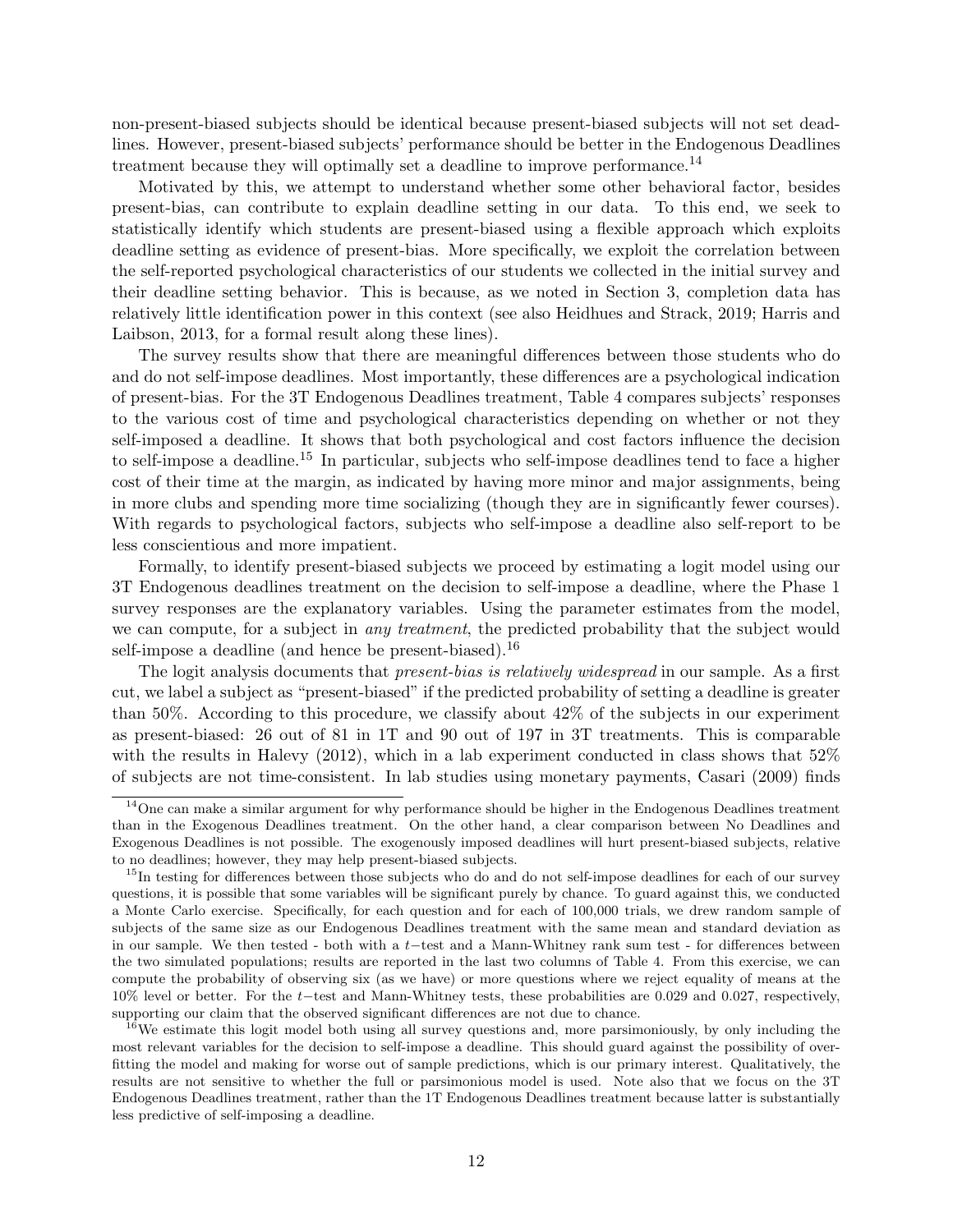|                       |                               | No Deadline Set Deadline Set |       | $p$ -value<br>MW test |
|-----------------------|-------------------------------|------------------------------|-------|-----------------------|
|                       | $#$ of courses                | 4.06                         | 3.59  | 0.197                 |
|                       | <b>GPA</b>                    | 3.42                         | 3.45  | 0.509                 |
|                       | $#$ of exams                  | 0.94                         | 0.94  | 0.526                 |
|                       | $#$ of major assignments      | 1.27                         | 1.82  | 0.074                 |
| Factors               | $#$ of minor assignments      | 2.70                         | 4.24  | 0.045                 |
|                       | Have job?                     | 0.55                         | 0.47  | 0.543                 |
| Cost                  | $#$ of clubs                  | 1.09                         | 1.68  | 0.077                 |
|                       | Time studying                 | 29.65                        | 30.56 | 0.816                 |
|                       | Time family                   | 3.55                         | 3.53  | 0.641                 |
|                       | Time job                      | 13.80                        | 16.34 | 0.990                 |
|                       | Time socializing              | 12.55                        | 17.55 | 0.038                 |
|                       | Conscientious                 | 4.21                         | 3.76  | 0.010                 |
|                       | Often late (assignments)      | 1.52                         | 1.44  | 0.589                 |
|                       | Often on time (appointments)  | 4.03                         | 4.26  | 0.265                 |
|                       | Not dependable                | 2.55                         | 2.32  | 0.406                 |
|                       | Detail oriented               | 4.03                         | 3.85  | 0.355                 |
|                       | Not organized                 | 2.30                         | 2.35  | 0.758                 |
|                       | Follow schedule               | 3.79                         | 3.50  | 0.152                 |
| Psychological Factors | Unexpected events             | 3.39                         | 3.06  | 0.149                 |
|                       | Impatience (Ideal allocation) | 5.79                         | 6.85  | 0.067                 |
|                       | Temptation allocation         | 6.06                         | 6.71  | 0.422                 |
|                       | Perceived actual allocation   | 5.82                         | 6.88  | 0.110                 |

Table 4: Self-Reported Characteristics and Self-Imposed Deadlines in Endogenous Deadlines Treatment (3T Treatment, All Survey Questions)

Note 1: Higher numbers indicate more of the particular characteristic.

Note 2: Highlighted cells indicate that groups are (weakly) significantly different at the 10% level or better according to a Mann-Whitney rank-sum test.

Note 3: The cells dealing with impatience, temptation and perceived actual allocation are taken from Ameriks, Caplin, Leahy, and Tyler (2007). The precise survey questions for all cells are given in Appendix A.2.

that about 65% of students exhibit some form of choice reversal. Note that our model correctly classifies approximately 80% of subjects in the 3T Endogenous Deadlines treatment. Specifically, 79.4% of subjects our model labels as present-biased actually self-imposed a deadline, while 81.8% of the subjects labeled as not present-biased did not self-impose a deadline.

### 4.4 Present-Biased Behavior: Procrastination and Self-Control

Having distinguished between exponential (non-present-biased) and present-biased subjects, based on their predicted likelihood of self-imposing a deadline, we now examine each type's distribution of task completions. In theory, as noted in Section 3, present-biased students should delay task completion with respect to exponential students. However, if the presence of repeated tasks operates as a cue to induce subjects to exercise (internal) self-control, then the difference in behavior between present-biased and exponential subjects may be less in the 3T treatments than in the 1T treatments.

Figure 3(a) shows the distribution for subjects in the 1T treatments, while Figure 3(b) shows the distributions (one for each task) for the subjects in the No Deadlines and Exogenous Deadlines treatments of the 3T treatments. The results are striking. In the 1T treatments, consistent with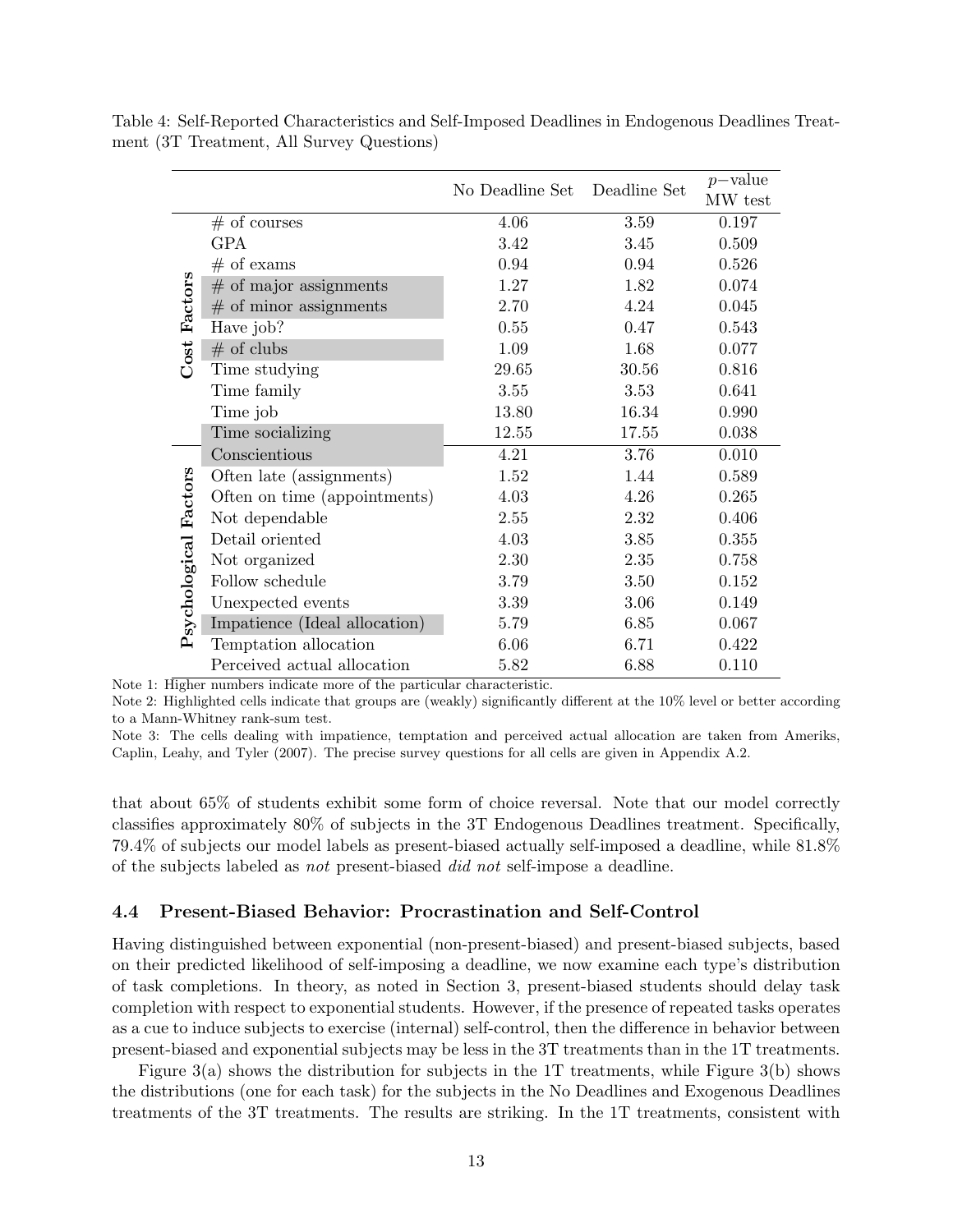the theoretical implications of  $\beta - \delta$  quasi-hyperbolic discounting, present-biased subjects show substantial delay in task completion (though, by the end of the experiment, they have an overall task completion rate that is similar to exponential subjects). In contrast, in the 3T treatments, subjects we have identified as present-biased do not delay task completion with respect to those we have identified as exponential. In other words, *present-biased students procrastinate in single*task  $(1T)$  treatments but they are very successful in exercising self-control in repeated-task  $(3T)$ treatments. As alluded to at the end of Section 3, this behavior is consistent with the theoretical implications of the studies of self-control in repeated tasks.

### 4.5 Comparison with the Literature

Like us, a few recent papers study procrastination in the context of students' academic work. The results are inconclusive and, in some cases, run counter to our own. Fundamentally, our data suggests that students, when given the opportunity, might not set deadlines optimally and that deadlines may turn out to be costly for students, unduly reducing their completion rates. Subjects who self-imposed a binding deadline in the Endogenous Deadlines treatments had lower completion rates than those who did not; particularly so for subjects who imposed a strictly increasing deadline profile. While it is not necessarily surprising that subjects who set deadlines had lower completion rates than those who did not (deadlines could simply be a manifestation of an awareness of present-bias, and we would expect present-biased subjects to have lower completion rates), these results appear in contrast with Ariely and Wertenbroch (2002), who reported that subjects' performance was worst in their No Deadlines treatments and that subjects in the Endogenous Deadlines treatment – especially those who set relatively evenly spaced (hence, increasing) deadlines – saw performance gains.

In fact, perhaps the contrast is less strong than it appears. Specifically, our analysis of the raw data in Ariely and Wertenbroch (2002) (kindly provided to us by the authors) shows that the gains in performance in their first study are not significant when restricted to the treatment tasks. Instead, it is the final grades (which includes the treatment tasks, a final paper, and other components) where we see performance being significantly higher in the Endogenous Deadlines treatment. Moreover, in their second study, although students' performance is higher under deadlines, they end-up disliking the task more when they are subject to deadlines, leaving some doubt about whether the effect of deadlines is effectively on procrastination.

Furthermore, partially contrasting results can be explained by different experimental set-ups. Indeed, our reward mechanism differs from Ariely and Wertenbroch (2002). In our experiment, students are rewarded through a fixed, known, homogeneous monetary payment at a pre-specified delay from completion, our experiment controls for student motivation in performing tasks. This is in contrast to Ariely and Wertenbroch's Study 1 in which Executive MBA students were rewarded for (less measurable) academic performance. Second, the tasks in our experiment are the same for all students (alphabetize one (up to three) list(s) of "words") and do not require any special skill which could be heterogeneously distributed across the student pool; this is in contrast to the writing task of Ariely and Wertenbroch's Study 1 as well as to the proof-reading task of their Study 2, in which heterogeneous ability could arguably affect the results. We also impose an upper bound on the time to complete the task after initiating it, so that students are essentially required to complete each task in one sitting. Without such a restriction, as in Ariely and Wertenbroch (2002), there is no clear link between the time effort is exerted and the time the reward is obtained: students could smooth effort over time and could even trade-off effort and time, all of which makes it difficult to interpret the results of the experiments as evidence for/against procrastination due to present-bias. Furthermore, the time restriction to complete the task we impose allows us to collect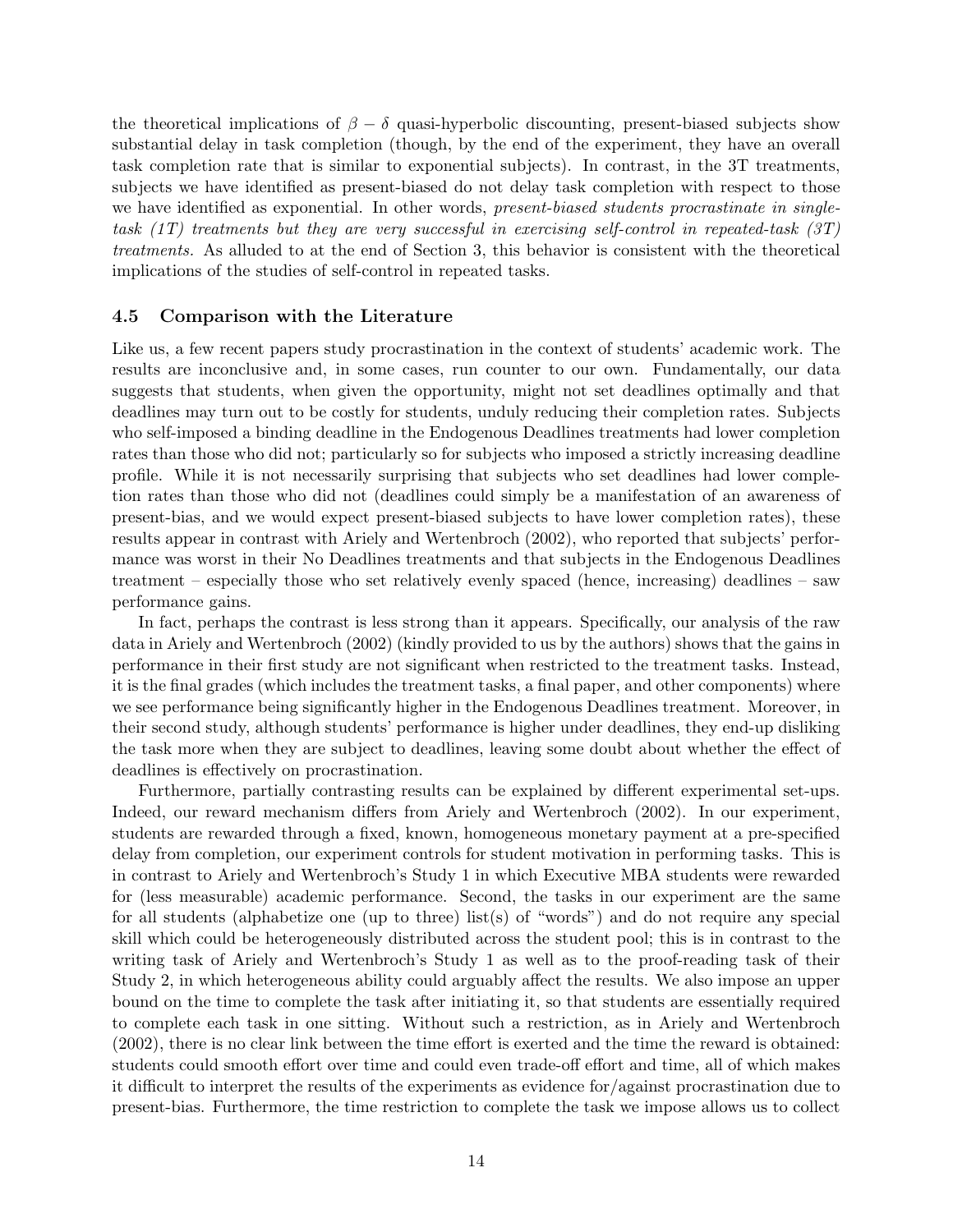



Note: The figure reports the actual cumulative fraction of tasks completed over time for two categories of subjects: those that our logit analysis indicates are hyperbolic and those that our logit analysis indicate are exponential.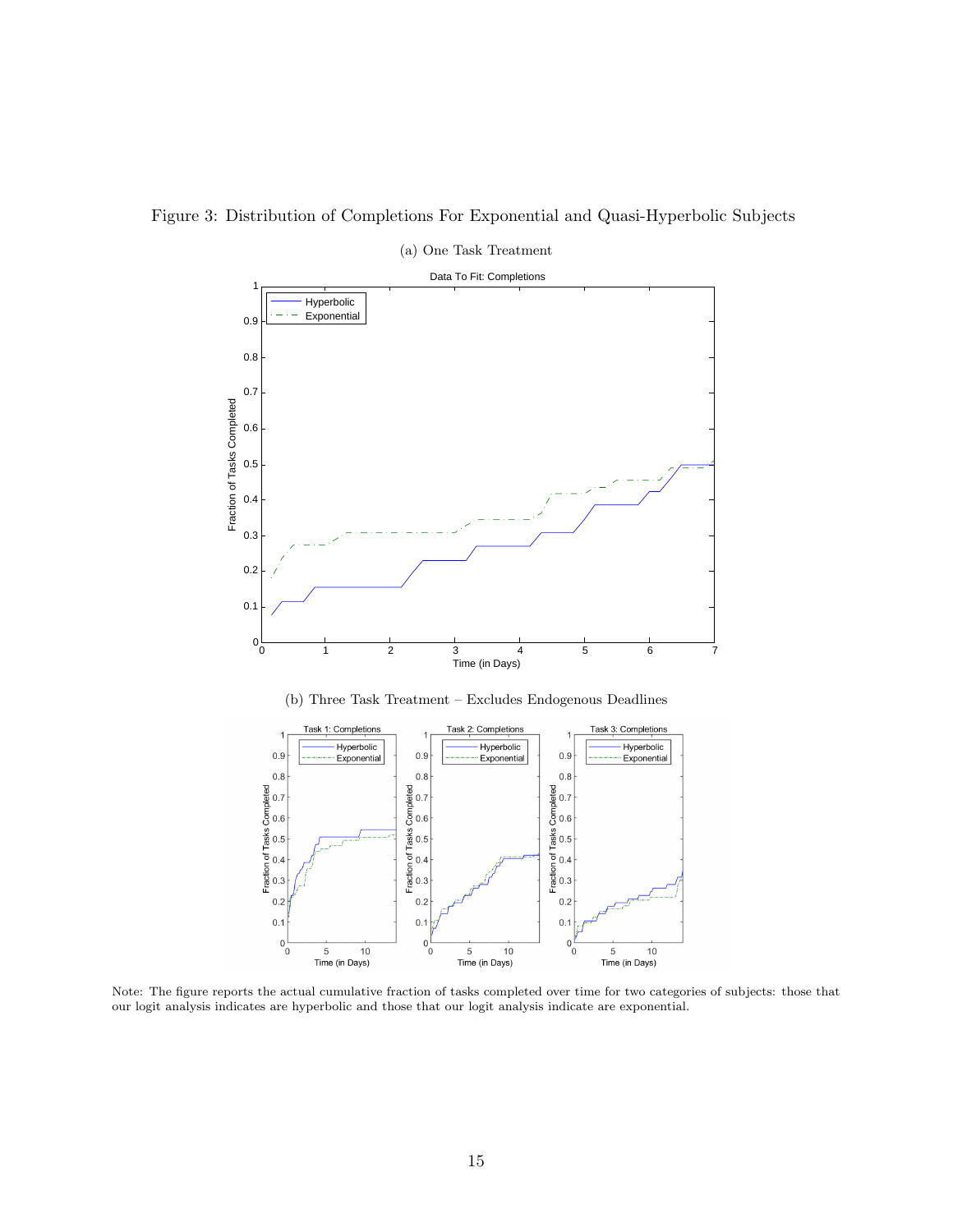data on failed attempts, which can be exploited to better understand the determinants of students' behavior. Another distinctive feature of our design is that self-imposed deadlines are necessarily hard deadlines, while the deadlines in the Ariely and Wertenbroch (2002) experiments are "soft" in the sense that only a per-period penalty is imposed for completion after the deadline. While soft deadlines occur perhaps more naturally outside of the realm of these experiments, their theoretical implications are harder to obtain and hence it is harder to interpret any effects of such deadlines in terms of the underlying characteristics of the preferences of students which might motivate their demand for commitment and their behavior.

Our results on deadlines are more in line with those in another recent paper, Burger, Charness, and Lynham (2011). They conduct an experiment in which students are faced with a time allocation problem over a task of significant duration (studying 75 hours over a 5-week period in a monitored location) under different constraints in the form of binding sub-deadlines (e.g., 15 hours in the first week). Unlike Ariely and Wertenbroch (2002), Burger, Charness, and Lynham (2011) do not allow subjects to set binding deadlines. The main result of the paper is that deadlines do not lead to more students successfully completing the task. Indeed, the experimental design adopted by Burger, Charness, and Lynham (2011) is more similar to ours in the sense that student behavior – in their paper, time spent in the study room – is also unaffected by possibly heterogeneous skills and is clearly measurable; also, the monetary reward mechanism is clearly specified and so is the delay with respect to completion at which it is obtained.

# 5 Deadline Setting Behavior: Partial Naïveté and Lack of Perseverance

Our data suggest that present-bias is widespread among the students in the experiment, but that the behavior it induces is different depending on the nature of the task(s): with a single task, presentbiased subjects procrastinate, while with repeated tasks, as in 3T, they appear able to successfully self-control. According to theory, present-bias manifests itself as a willingness to self-impose binding deadlines – something which we also observed in our Endogenous Deadlines treatments. However, interpreting the large demand for deadlines we observe in the experiment simply as due to presentbias might not be completely correct. First of all, as we noted, while 80% of subjects identified as present-biased set deadlines when given the chance, about 20% do not. This is consistent with the theory in Section 3; as we show in ?, depending on the underlying cost and present-bias parameters, present-biased subjects may not set deadlines. It is somewhat more problematic to explain the 18% of non-present-biased subject who self-impose deadlines as well as the fact that present-biased students self-impose binding deadlines even though they are able exercise self-control in the 3T No Deadlines treatment. Indeed, in the case of repeated-task treatment, if students *correctly* anticipated their ability to self-control, then they should not have self-imposed deadlines. This is because deadlines are just as costly for a decision maker who can perfectly self-control as they are for a non-present-biased decision maker.

In this section, we examine the behavioral components of students' anticipation formation mechanisms. We argue that, together with present-bias, these mechanisms can rationalize our data. More specifically, we argue that our data suggests two kind of complementary behavioral anticipation formation mechanisms.

- 1. Students under-estimate their ability to exercise self-control (at least in repeated tasks), a form of partial naïveté at the deadline setting stage.
- 2. Students are over-confident about their ability to complete the task; in particular they over-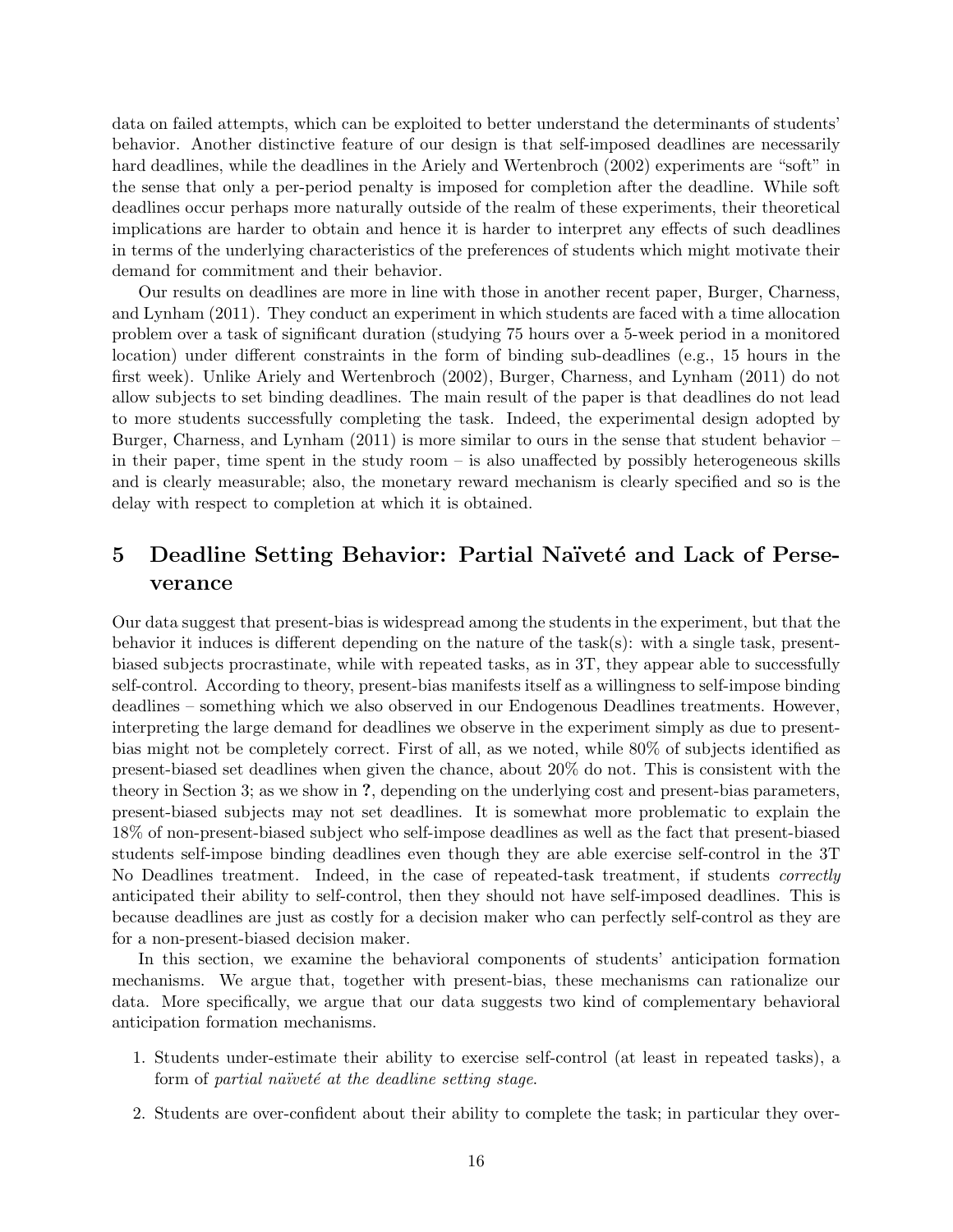estimate their ability to persevere on the current and future tasks after a failed attempt.

These mechanisms are complementary in the sense that both might lead students believe that deadlines are more beneficial than they actually are, leading them to self-impose deadlines, which ends up harming them.

Fundamentally, deadlines have three distinct effects: (i) they provide commitment; (ii) they impose a cost in terms of the option value of waiting for a lower cost of task completion; (iii) they amplify the cost associated with over-confidence and lack of perseverance. We argue that our data suggest that partial naïvete and over-confidence might have a negative effect on present-biased students who are able to self-control (and possibly exponential students who might not fully realize they are not present-biased). This would be especially the case in repeated-task experiments, where self-control is widespread in our data. Indeed, as Table 3 showed, students who set deadlines in 3T complete fewer tasks.

### 5.1 Partial Naïveté in Optimal Deadline Choice

Many of the subjects we have identified as quasi-hyperbolic present-biased (and a few of the exponential discounters) choose to self-impose stringent deadlines in the 3T treatments: the 95% confidence interval on the fraction of self-imposed deadlines on at least one task is (38.24%, 63.18%). On the other hand, Figure 3(b) showed that quasi-hyperbolic subjects' completion behavior was virtually indistinguishable from exponential subjects. As we noted, this is puzzling but can be rationalized if subjects are partially naïve about their ability to internally self-control.

Recall that the choice of deadlines in our experiment is made at the ex-ante stage, in the lab. It is natural to distinguish conceptually between two different present-bias parameters: one is operational at the ex-ante (deadline choice) stage in the lab and the other is operational in the active decision stage in their daily life outside the lab. Even if, as we assume, quasi-hyperbolic agents are sophisticated in the decision stage, they may not correctly anticipate their ability to exert internal self-control while in the lab. The same might hold for some of the exponential discounters. In this case, we say that subjects are *partially naïve*.<sup>17</sup> The main behavioral implication for such subjects is that they may make sub-optimal deadline choices.

In the 1T treatment, it is difficult to directly say whether and how subjects misperceive their ability to self-control. In Endogenous Deadlines treatment the 95% confidence interval on the fraction of self-imposed deadlines is (16.85%, 49.29%), suggesting that subjects anticipate an inability to self-control. Figure 3(a) shows that present-biased subjects procrastinate. However, recalling Table 3 for the Endogenous Deadlines shows that there is no appreciable difference in completion rates between subjects who did and did not self-impose deadlines  $(p = 0.834)$ . This suggests that subjects may be approximately correctly calibrated about their ability to self-control.

 $17$ Evidence for partial naïveté in dynamic choice contexts has been suggested by DellaVigna and Malmendier (2006) in their study of gym memberships and attendance. More recently Augenblick and Rabin (Forthcoming), study subjects who choose how much of an unpleasant task to complete immediately for various payment schemes. They find strong evidence for present bias, but also that subjects only anticipate 10-24% of their present bias. Fang and Wang (2015) provide a method for estimating dynamic discrete choice models and also find evidence for partial naïveté in women's decisions to undergo mammograms. More closely related is the field study by John (2017). She shows that partially naïve subjects are more likely to choose weak commitment devices which lead to eventual default. We show that partial naïveté about one's ability to internally self-control, leads subjects to self-impose binding deadlines in the multiple task treatment, to their detriment.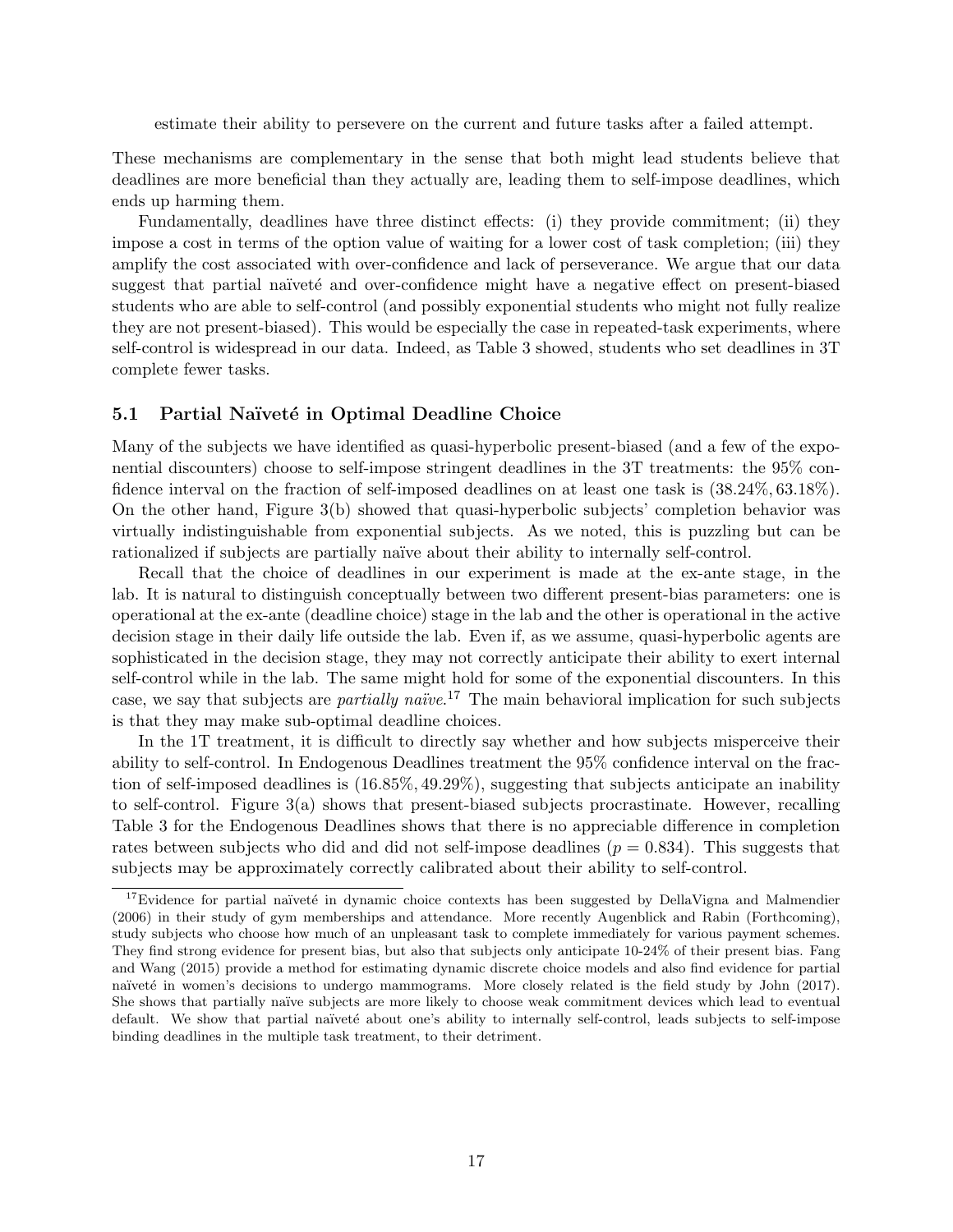### 5.2 Overconfidence and Lack of Perseverance in Task Completion

Our data does not contain just successful completions, but also each attempt to complete the task(s) that subjects made. From these data, we document that students appear to under-estimate the likelihood of making mistakes in completing the tasks and over-estimate their ability to persevere through these mistakes. To see this, first observe that in the 3T treatments, subjects reported a belief of between 83 and 90% that they would finish all three tasks. In 1T, beliefs about completing the task are approximately 86% (Endogenous) and 91% (No Deadlines). Next, note that for each (subject, task) pair, one of three things can happen: (i) either the subject makes no attempt on the task, (ii) the subject makes an attempt on the task but ultimately gives up working on the task without successfully completing it or (iii) the subject successfully completes the task.<sup>18</sup> Table 5, reports the frequency of each possible outcome for each treatment and task.

|                | (a)                                        | Three Task, Endogenous |        |                | (b) Three Task, Exogenous |         |        |
|----------------|--------------------------------------------|------------------------|--------|----------------|---------------------------|---------|--------|
| Task           | No Attempt                                 | Give Up                | Finish | Task           | No Attempt                | Give Up | Finish |
|                | 0.239                                      | 0.328                  | 0.433  | 1              | 0.203                     | 0.304   | 0.493  |
| $\overline{2}$ | 0.522                                      | 0.104                  | 0.373  | $\overline{2}$ | 0.449                     | 0.145   | 0.406  |
| 3              | 0.642                                      | 0.060                  | 0.299  | 3              | 0.623                     | 0.058   | 0.319  |
| Tot            | 0.468                                      | 0.164                  | 0.368  | Tot            | 0.425                     | 0.169   | 0.406  |
|                | Three Task, No Deadlines<br>$\mathbf{c}$ ) |                        |        |                | (d) One Task              |         |        |
| Task           | No Attempt                                 | Give Up                | Finish | Treat          | No Attempt                | Give Up | Finish |
|                | 0.115                                      | 0.311                  | 0.574  | N.D.           | 0.130                     | 0.413   | 0.457  |
| $\overline{2}$ | 0.475                                      | 0.066                  | 0.459  | Endog          | 0.229                     | 0.200   | 0.571  |
| 3              | 0.574                                      | 0.049                  | 0.377  |                |                           |         |        |
| Tot            |                                            |                        |        |                |                           |         |        |

Table 5: Classification of Effort

Note: The variable "No Attempt" reports the fraction of subjects who never submitted a list of words for the task in question; "Give Up" reports the fraction of subjects who submitted at least one list of words for the task but ultimately did not successfully complete the task; "Finish" reports the fraction of subjects who successfully completed the task in question.

Across all three deadline conditions in the 3T treatments, we see that between 14.2 and 16.9% of tasks are attempted but not completed. That is, the subject gives up. These numbers account for at least part subjects' apparent over-confidence (i.e., the gap between subject's beliefs and their actual completion behavior). This suggests to us that subjects either do not expect to make mistakes of that they expect to be able to persevere. In fact, we would argue that the impact of a lack of perseverance is even larger than the direct effect of giving up. As can also be seen from Table 5, the frequency of "No Attempt" is increasing in task number, which indicates that subjects may be dropping out (i.e., quitting) the experiment. Indeed, Table 6, which shows the complete pattern of transitions (pooled over deadline treatments because the results are similar across deadline treatments) shows that such drop-out behavior in later tasks is driven by giving up on a previous task. For example, conditional on giving up task 1, 91.94% of subjects make no attempt on task 2. On the other hand, of the subjects who finish task 1, 79.59% go on to finish task 2.

 $18$ Note that we consider an attempt to be the first time a subject submits a list of words for each task issued. For the same issued task, it may take several submissions before the task is successfully completed, but in our analysis, these are not considered separate attempts. Recall that a new task is issued each time a subject logs in, refreshes the screen or submits a task after 2 hours since it was issued.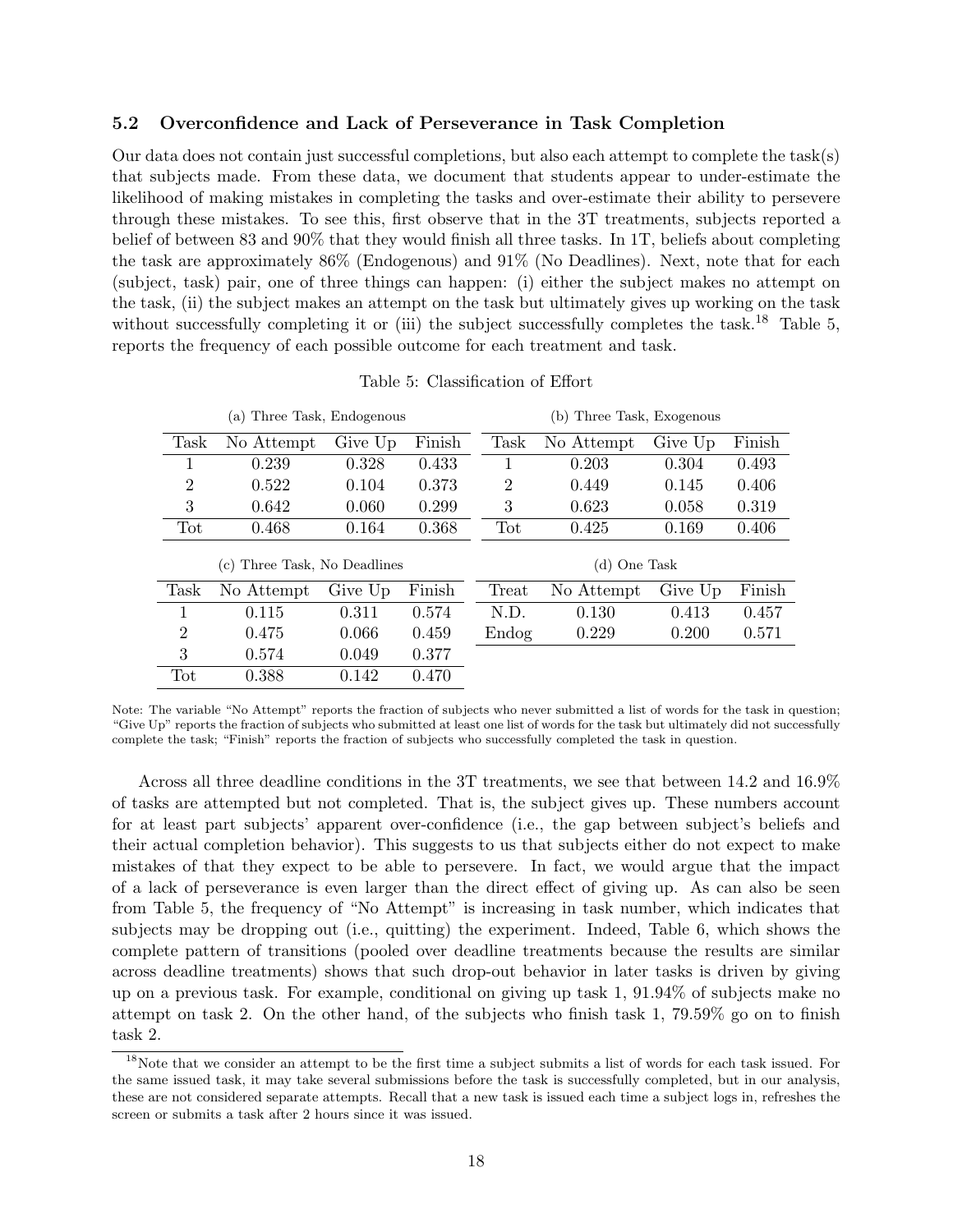|      |         |       | (a) Task 2 Effort Given Outcome of Task 1 |        |              |         |         | (b) Task 3 Effort Given Outcome of Task 2 |        |
|------|---------|-------|-------------------------------------------|--------|--------------|---------|---------|-------------------------------------------|--------|
|      |         |       | Task 2                                    |        |              |         |         | Task 3                                    |        |
|      |         |       | No Att. Give Up                           | Finish |              |         | No Att. | Give Up                                   | Finish |
|      | No Att. | 81.08 | 13.51                                     | 5.41   | $\mathbf{c}$ | No Att. | 96.84   | 2.11                                      | 1.05   |
| Task | Give Up | 91.94 | 6.45                                      | 1.61   | $\rm{ask}$   | Give Up | 85.71   | 0.00                                      | 14.29  |
|      | Finish  | 8.16  | 12.24                                     | 79.59  | ⊟            | Finish  | 13.58   | 11.11                                     | 75.31  |

Table 6: Transitions of Effort Type From Task to Task

Note: The table should be read as follows: Each cell represents the probability of outcome along the column in task  $n + 1$ , conditional upon the outcome along the column in task  $n, n = 1, 2$ . For example, in the upper-left cell of panel (a), it means that 81.08% of subjects who made no attempt on task 1 also made no attempt on task 2.

Tables 5 and 6 additionally point to the hidden cost of deadlines. As can be seen from Table 5, the frequency of "No Attempt" and "Give Up" are almost always higher in the Exogenous and Endogenous Deadlines treatments than in the No Deadlines treatments. As we now show, deadlines play an important role in explaining this result. To see this, we examine how the likelihood of success varies with the time a subject has left (before the deadline) when they begin working on a task. Figure  $B(1(a))$  in the appendix shows that, if anything, subjects who face binding intermediate deadlines start working earlier in absolute terms than subjects who face no deadlines. However, Figure B.1(b) shows that there is much less time available until the deadline. Finally, Figure B.1(c) shows that subjects who begin working on a task closer to the deadline are much less likely to ultimately complete the task. Specifically, subjects who begin a few hours before the deadline have a less-than 50% chance of completing the task, while subjects who begin a week or more before the deadline have a 70% chance or higher of completing the task. Indeed, we draw the same conclusion as in Figure B.1(c) with a random effects logit regression. The estimated coefficient on time remaining is positive and significant ( $p = 0.002$ ). For every additional day before the deadline that one starts a task, the probability of completing the task increases by approximately 2.6%. Thus, because deadlines reduce the time available to find and correct mistakes, subjects who face deadlines are less likely to successfully complete a task that they attempt. To complete the circle, Table 6 shows that subjects who give up on one task are very likely to make no attempt on later tasks.

Note that the lack of perseverance we have documented has negative effects on all students, not just present-biased students. On the other hand, the costs of over-confidence and lack of perseverance hit present-biased students more. This is because the costs of lack of perseverance act as a reduction in the option value to wait for a lower cost of completing the task and hence they are amplified by deadlines, which in turn are more frequently self-imposed by present-biased students.

#### 5.2.1 Psychological Correlates of Lack of Perseverance

An interesting question is whether lack of perseverance and present-bias represent similar or distinct phenomena (in the sense that lack of perseverance affects both exponential and quasi-hyperbolic subjects)? Our results suggest that they may be relatively distinct. For the 1T treatments, Figure 4 plots the observed distributions of task completions, first attempts as well as second and higher attempts for both quasi-hyperbolic and exponential discounters according to our logit classification of subject types. Just as was the case for completions (the first panel), quasi-hyperbolic discounters delay their attempts relative to exponential discounters, though for completions and first attempts these differences disappear by the final deadline. Only for second and higher attempts do quasi-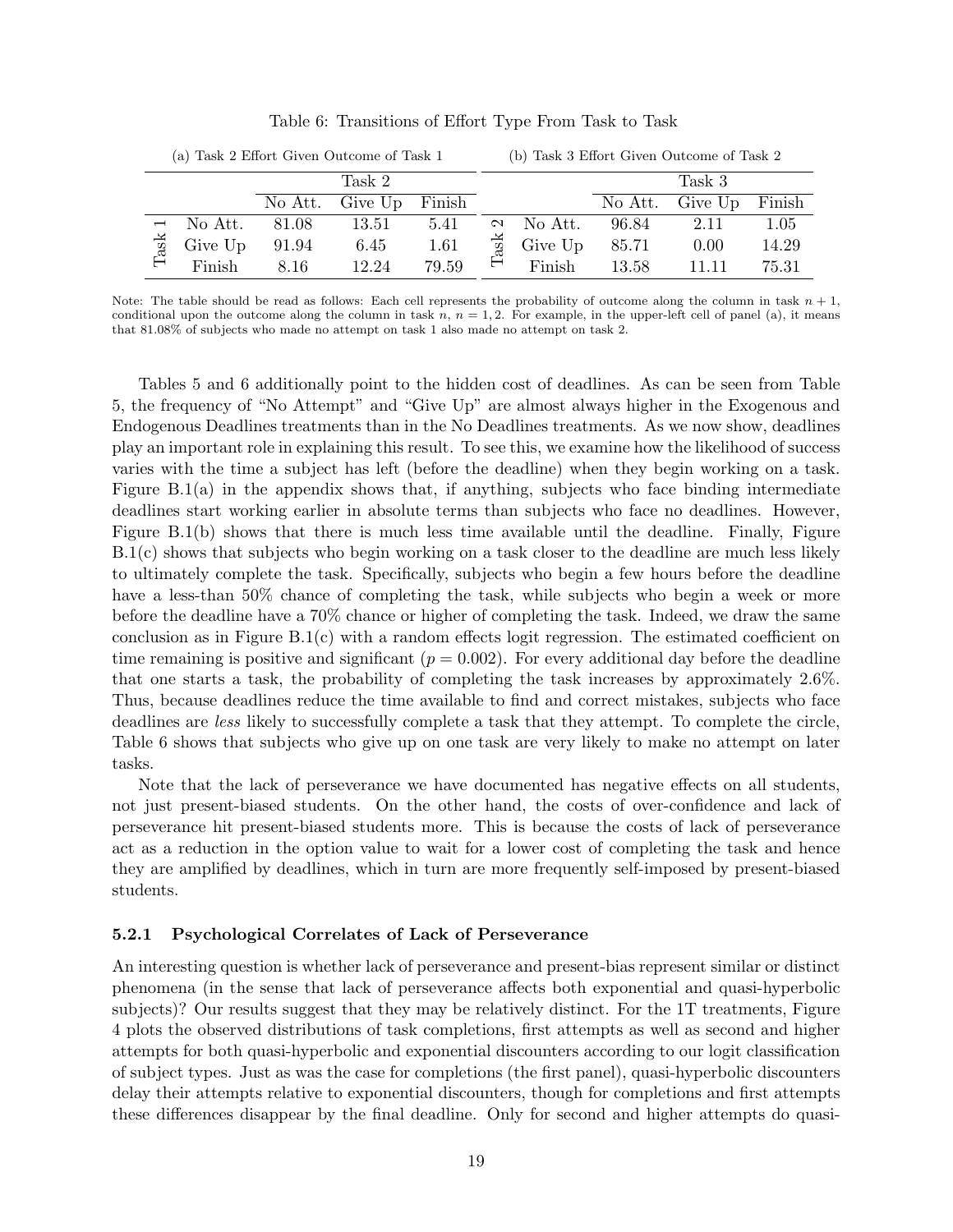Figure 4: The Cumulative Fraction of Tasks Completed & Attempted (1T Treatments)



Note: The figure reports, the actual cumulative fraction of tasks completed or attempted over time for two categories of subjects:<br>Note: The figure reports, the actual cumulative fraction of tasks completed or attempted ov those that our logit analysis indicates are hyperbolic and those that our logit analysis indicate are exponential. The middle panel focuses on the timing of a subject's first attempt only, while the right-most panel looks at second and higher attempts.

hyperbolic subjects have a modestly lower rate by the end of the experiment.

For the 3T treatments, Figure 5 plots, for each of the three tasks, the observed distributions of task completions, first attempts as well as second and higher attempts for both quasi-hyperbolic and exponential discounters. Just as with completions, the differences between exponential and quasi-hyperbolic discounters for attempts are very small, with quasi-hyperbolic discounters delaying somewhat less. Thus for both the 1T and 3T treatments, the distributions of attempts for quasihyperbolic and exponential subjects have the same qualitative features as the distributions of completions. This is the first piece of evidence that lack of perseverance and present-bias are distinct.

To see more evidence, note that both exponential and quasi-hyperbolic subjects have approximately equal success rates: Of those subjects who have at least one attempt, 36.96% of exponential and 38.1% of quasi-hyperbolic discounters succeed on first attempt. Of those who are unsuccessful on their first attempt, 62.1% of exponential and 61.5% of quasi-hyperbolic discounters do not make any further attempts. Finally, conditional on at least one failed attempt, exponential discounters have an average of 1.93 attempts and quasi-hyperbolic discounters an average of 1.77 attempts. None of these differences are statistically significant.<sup>19</sup>

Finally, our survey data also suggest that lack of perseverance is a distinct psychological trait. To show this, we compare those subjects who were successful at the experiment with those who gave up at least once — indicating a lack of perseverance. For the Three-Task treatments, Table 7 reports the average response to each of the Phase 1 survey questions for subjects who either completed all three tasks or who gave-up on at least one task.

It is interesting that cost factors seem to play very little role in differentiating between subjects who complete all three tasks and those who give up at least once. There is some suggestion that subjects who complete all tasks have a higher GPA, and they have fewer exams over the course of the experiment. Instead, it appears that psychological factors drive differences. Comparing the two groups of subjects, we see that subjects who give-up at least once are significantly different for 7 of 11 psychological factors. For all 7 questions where differences arise, subjects who complete all

 $19$ More generally, subjective uncertainty might play an interesting role in choice over time; see e.g., Chatterjee, Krishna, and Sopher (2018). In our context, subjective uncertainty could be about ability to complete the task, both in terms of self-control and in terms of technical difficulty of the task itself.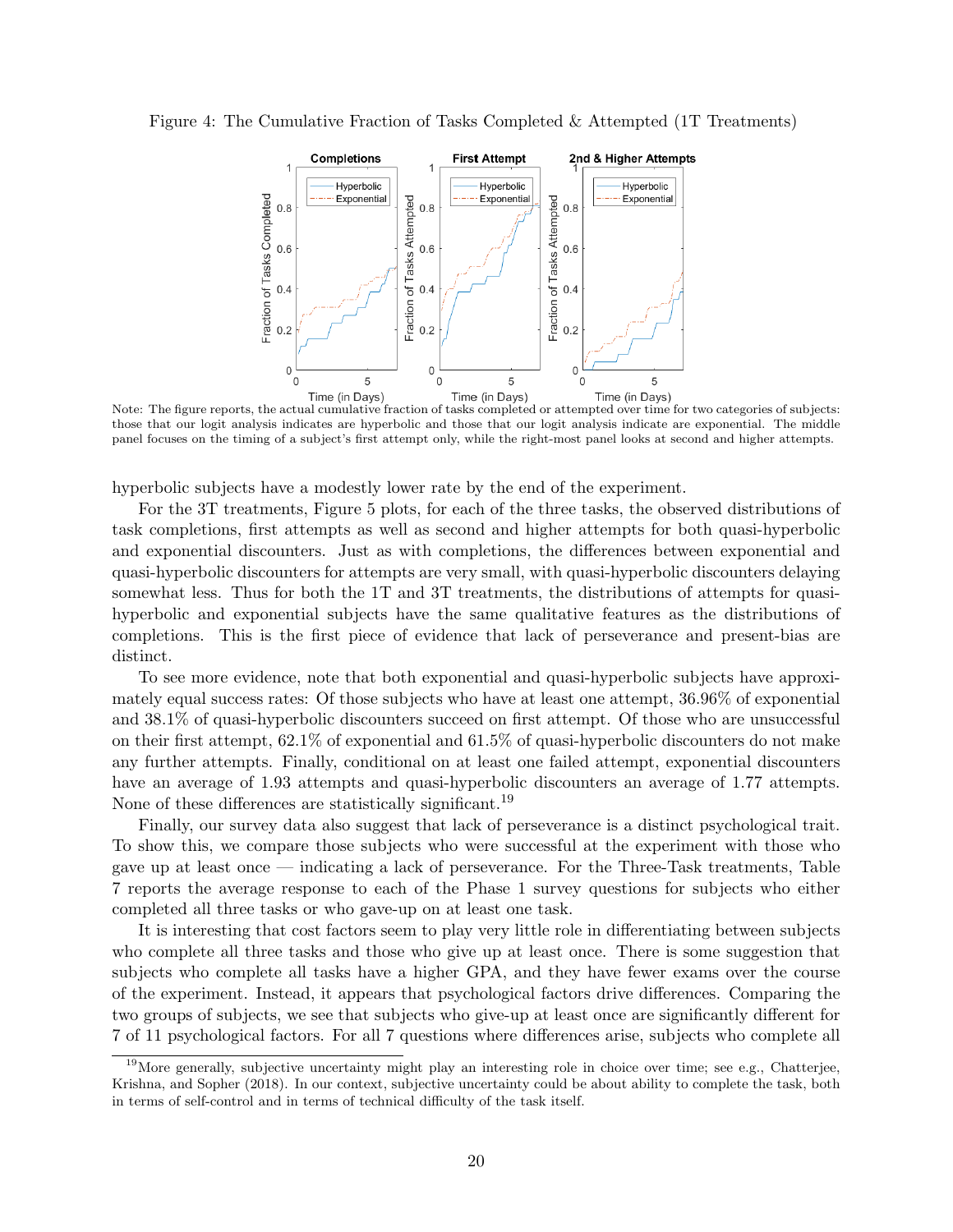



Note: The figure reports, the actual cumulative fraction of tasks completed or attempted over time for two categories of subjects: those that our logit analysis indicates are hyperbolic and those that our logit analysis indicate are exponential. The middle panels of each row focus on the timing of a subject's first attempt only, while the right-most panels of each row look at second and higher attempts.

three tasks are "better" than the subjects who give up. It is also important to note that there is no overlap in the determinants of setting a deadline (Table 4) and the determinants of giving up versus completing all tasks (Table  $7$ ).<sup>20</sup> This further reinforces that lack of perseverance is distinct from present-bias.

## 6 Discussion

In this section we discuss several alternative behavioral explanations for some of our experimental data.

 $^{20}$ For the One-Task treatments (which we relegate to Table B.1 in the appendix), none of the psychological factors differ based on whether not the subject completed the task, while some cost factors do play a role (number of courses and number of minor assignments). Thus, it is fair to say that the drivers of task completion are different depending on whether subjects have one task or three tasks. In the latter case, psychological factors seem to play a greater role in determining task completion.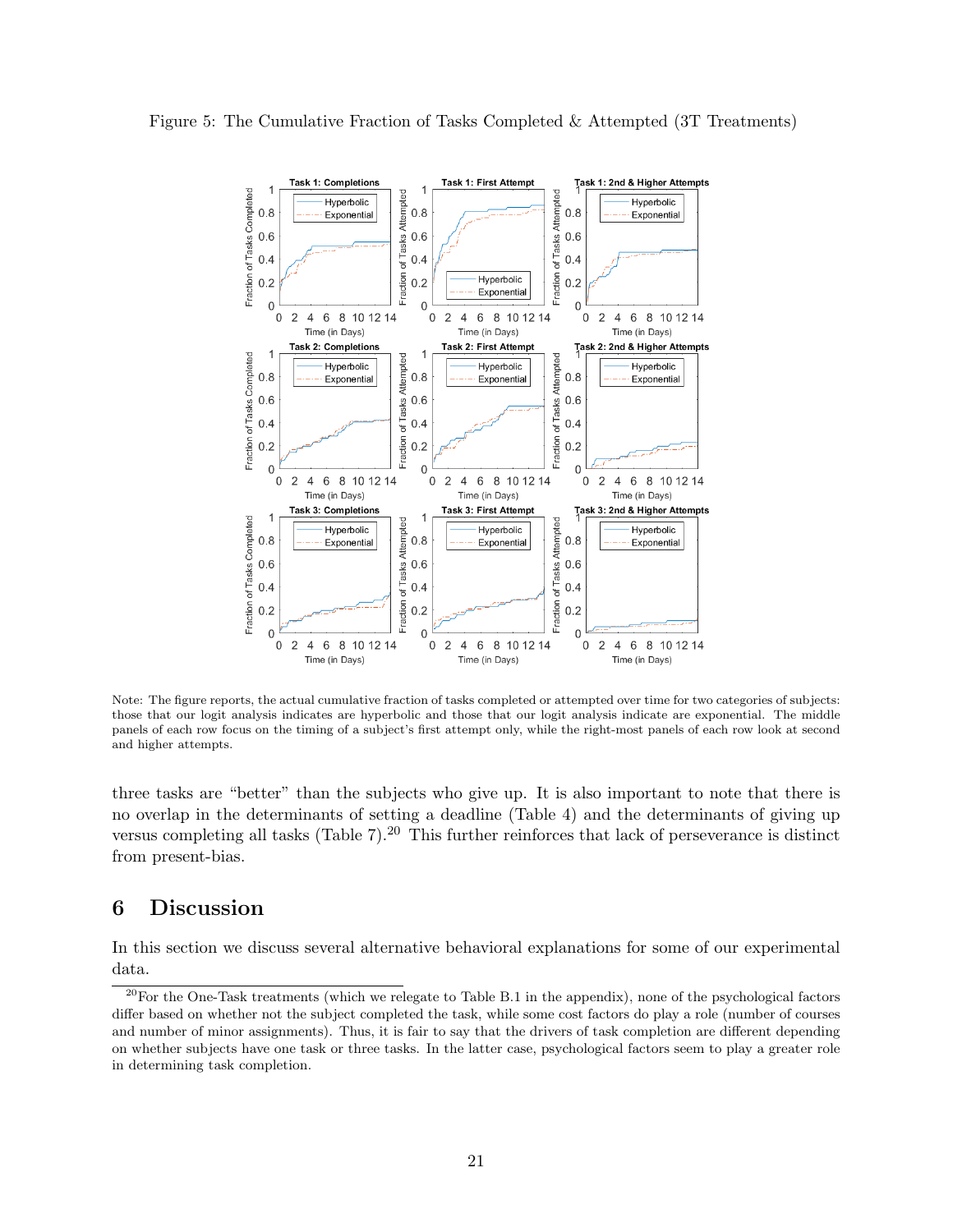|                       |                               | Give Up At | Complete 3   | $p$ -val. |
|-----------------------|-------------------------------|------------|--------------|-----------|
|                       |                               | Least Once | <b>Tasks</b> | (MW test) |
|                       | $#$ of courses                | 4.26       | 4.05         | 0.603     |
|                       | <b>GPA</b>                    | 3.40       | 3.49         | 0.080     |
|                       | $#$ of exams                  | 1.37       | 1.00         | 0.051     |
|                       | $#$ of major assignments      | 1.68       | 1.45         | 0.310     |
|                       | $#$ of minor assignments      | 3.78       | 3.30         | 0.405     |
| Cost Factors          | Have job?                     | 0.44       | 0.55         | 0.207     |
|                       | $#$ of clubs                  | 1.47       | 1.23         | 0.318     |
|                       | Time studying                 | 33.76      | 31.53        | 0.421     |
|                       | Time family                   | 4.03       | 4.30         | 0.561     |
|                       | Time job                      | 10.96      | 12.53        | 0.389     |
|                       | Time socializing              | 14.15      | 16.51        | 0.337     |
|                       | Conscientious                 | 4.06       | 4.031        | 0.916     |
|                       | Often late (assignments)      | 1.56       | 1.33         | 0.019     |
|                       | Often on time (appointments)  | 4.03       | 4.50         | 0.003     |
|                       | Not dependable                | 2.58       | 2.20         | 0.024     |
|                       | Detail oriented               | 3.88       | 4.17         | 0.019     |
|                       | Not organized                 | 2.48       | 1.90         | 0.000     |
|                       | Follow schedule               | 3.58       | 3.95         | 0.030     |
| Psychological Factors | Unexpected events             | 3.32       | 3.03         | 0.052     |
|                       | Impatience (Ideal allocation) | 6.11       | 5.92         | 0.992     |
|                       | Temptation allocation         | 6.58       | 6.25         | 0.418     |
|                       | Perceived actual allocation   | 6.47       | 6.12         | 0.547     |

Table 7: Self-Reported Characteristics and Subjects Who Give-Up versus Subjects Who Complete All Three Tasks (3T Treatment)

Note 1: Higher numbers indicate more of the particular characteristic.

Note 2: Highlighted cells indicate that groups are (weakly) significantly different at the 10% level or better according to a Mann-Whitney rank-sum test.

Note 3: The precise survey questions are given in Appendix A.2.

### 6.1 Psychological Costs of Self-Control

Although we find the partial naïveté explanation compelling, there may be other possible alternative explanations for the observed deadline choice behavior. The fact that many of the subjects we have identified as quasi-hyperbolic discounters choose to self-impose stringent deadlines in the 3T treatments, even though they behave similarly to exponential discounters in the No Deadlines treatments, could be explained with self-control preferences along the lines of those formulated by Gul and Pesendorfer (2001, 2004), rather than  $\beta - \delta$  present-bias preferences. Subjects with Gul-Pesendorfer preferences can be represented as facing psychological costs to exercising internal self-control mechanisms. It is possible that an external commitment mechanism (i.e., binding deadlines) might be a substitute for their own internal (and psychologically costly) mechanisms, all-the-while successfully exercising self-control in the stopping-time problem. Thus self-imposing deadlines (even those that appear not to help) could be an optimal decision because they reduce the cost of exercising internal self-control. However, it is not clear if or how such substitution works. For example, as noted in Section 6.3, in a follow-up experiment, many subjects declined to receive reminders – an alternative external mechanism to deadlines – even at zero cost and instead chose to impose binding deadlines. How to distinguish the substitution of external and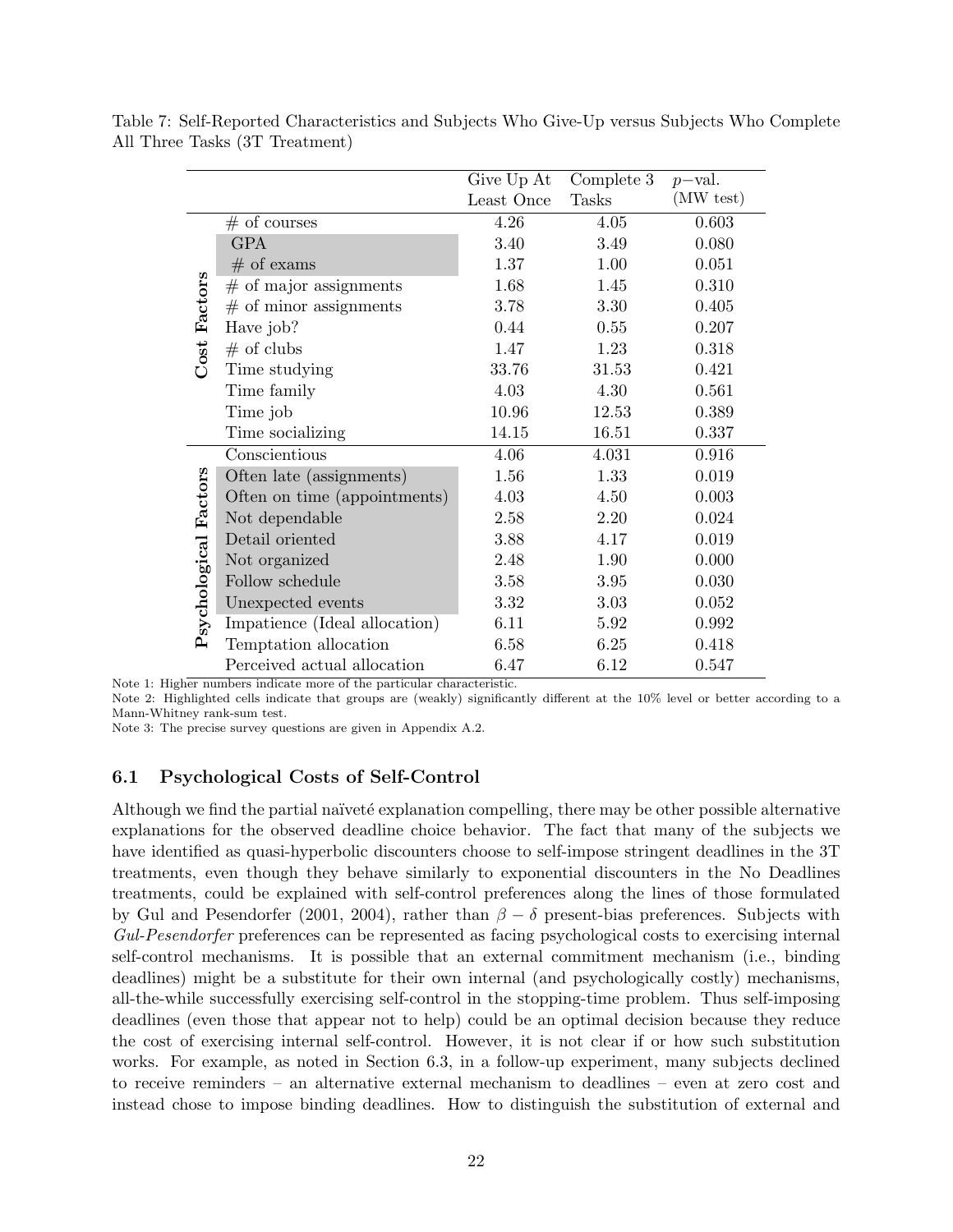internal self-control mechanisms from the commitment demand of partially naïve subjects is an open question that deserves further study. Indeed, Toussaert (2018) has some interesting work identifying Gul-Pesendorfer self-control types.

Another possible explanation of our experimental deadline data is that in 3T treatments we select relatively poor planners rather than present-biased agents into demanding for deadlines.<sup>21</sup> This interpretation is consistent with recent results showing that the nature of commitment devices alters selection (Beshears, Choi, Harris, Laibson, Madrian, and Sakong, 2015). It is also, in principle, consistent with the remark in Footnote 16 suggesting that commitment demand (deadlines) in 3T and 1T might represent somewhat different phenomena. However, if it were the case that commitment in 3T selects subjects who have problems planning their time rather than present-biased subjects, we would expect these subjects to perform significantly better when they can self-impose deadlines than when they cannot. We do not observe this, even when comparing subjects we have identified as quasi-hyperbolic in the different treatments. In other words, while we cannot completely exclude selection of poor planners in 3T, we believe the data do not clearly support this interpretation and we leave identifying poor planners from present-biased subjects for future study.

### 6.2 Naïveté in the Decision Stage

The behavioral literature on present-bias distinguishes between two classes of quasi-hyperbolic discounters: sophisticated and naïve, depending on whether or not they are aware of their presentbias. In our theoretical and empirical analysis we allow for *partial naïveté* at the ex-ante stage, but do not in the stopping-time problem, effectively classifying all quasi-hyperbolic discounters as sophisticated. We now provide a discussion of this issue.

First, our procedure to identify quasi-hyperbolic discounters is really designed to identify sophisticated quasi-hyperbolic discounters. This is because it is based on the self-reported characteristics of those who self-impose binding deadlines. A naïve quasi-hyperbolic discounter – who is unaware of her present-bias – would never self-impose binding deadlines. In Table 4 we provided summary statistics on our survey questions, differentiating between those who did and did not self-impose deadlines in the 3T Endogenous deadlines treatment. As we saw, the most significant difference between students who do and do not self-impose deadlines is how they answer the conscientiousness question. Specifically, those who do self-impose deadlines report themselves to be less conscientious. This is supportive of the notion that it is the sophisticated students who are willing to impose a deadline on themselves. Thus we feel that the group we label as quasi-hyperbolic can confidently be assumed to be composed of sophisticated quasi-hyperbolic students.

It is possible that some naïve quasi-hyperbolic discounters remain hidden in the group of students we classify as exponential discounters. It might be argued that this explains why we find no difference between exponential and quasi-hyperbolic subjects in the 3T treatment. The combination of na¨ıve quasi-hyperbolic and exponential subjects might lead to behavior which is indistinguishable from sophisticated quasi-hyperbolic subjects. However, if this were the case, we would expect the same to happen in 1T as well. Yet, as we have shown, quasi-hyperbolic subjects delay more than exponential subjects in the one task treatments. Thus, our results are in partial accordance with Mahajan and Tarozzi (2011) who shows that even if naïve quasi-hyperbolic subjects make up a substantial portion of the total population of quasi-hyperbolic subjects, they display a much smaller present bias.

In an attempt to dig more deeply regarding the identification of naïve quasi-hyperbolic discounters, we can exploit a series of questions we asked in the pre-experimental survey. These questions

<sup>21</sup>We thank an anonymous referee for this suggestion.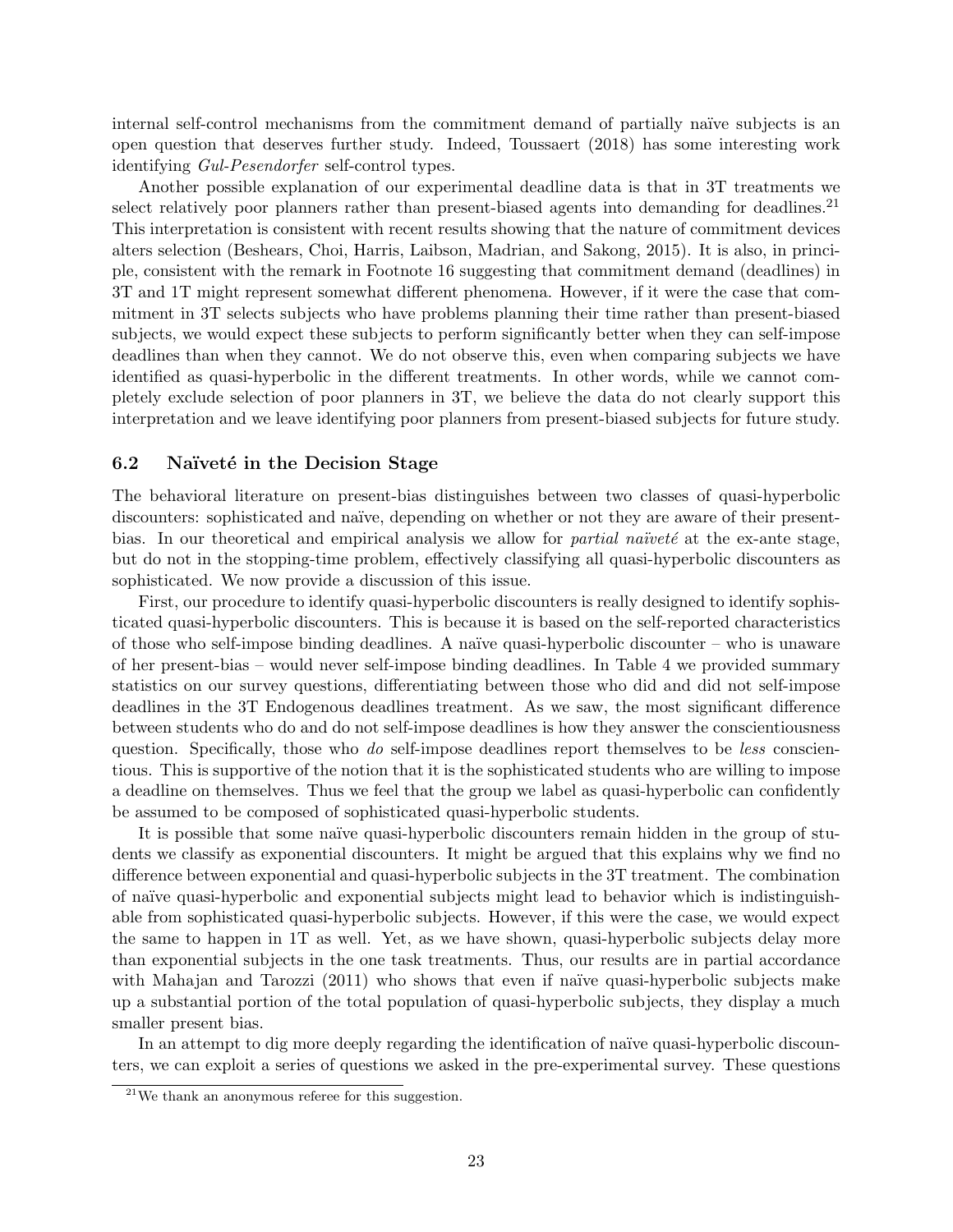were previously used by Ameriks, Caplin, Leahy, and Tyler (2007) to gauge this same issue. Specifically, students are asked to consider being given 10 restaurant vouchers that were valid for two years at any restaurant and are then asked the following hypotheticals:

- q14 From your current perspective how many vouchers would you like to use in year 1?
- q16 If you were to give in to your temptation, how many vouchers do you think you would use in year 1?
- q17 Based on your most accurate forecast of how you think you would actually behave, how many vouchers would you use in year 1?

Following Ameriks, Caplin, Leahy, and Tyler (2007), we define  $SCP = q17 - q14$ . This variable can be adopted as a measure of self-control problems, and in particular  $SCP > 0$  can be interpreted as evidence of present-bias. However, since these questions refer to a specific context of self-control (spending on restaurants), a subject could be unaware of their general self-control problems/present-bias (i.e., they could be naïve) while still eliciting  $SCP > 0$ . Let the variable SOPH take value 1 if our logit analysis indicates the subject is sophisticated and 0 otherwise. We can then identify naïve quasi-hyperbolic students as those who, we identify as not sophisticated (i.e.,  $SOPH = 0$ ) but who, by their survey responses, indicate self-control problems (i.e.,  $SCP > 0$ ).<sup>22</sup> This is the case for about 20.8% of students in the 3T treatments. On average, these students finish 1.195 tasks, while the non-naïve finish 1.25 tasks. The difference is not significant. Once more this analysis is consistent with the interpretation that, even if naïfs are present, they display a small present-bias as in Mahajan and Tarozzi (2011).

### 6.3 Lack of Attention

Recent work by Altmann, Traxler, and Weinschenk (2018), Ericson (2017), Taubinsky and Rees-Jones (2017) and Taubinsky (2014) has suggested that there may be an interaction between attention (or forgetfulness) and procrastination, which is not driven by present-bias. Given that the 3T treatments take place over a two-week period, it is possible that students who fail to complete some tasks simply forget about the experiment. To test this, at the end of Spring 2011, we ran a fourth session with three treatments. In all three treatments, students are able to set their own deadlines and each task consists of 200 words. The first treatment is a baseline where no reminders are possible. In the second treatment, students can request, at no cost, to receive a reminder. In the third treatment, students can request to receive a reminder at a cost of \$3 (deducted from the participation fee). Reminders are sent via email daily at approximately 9:00AM and they inform the student of her deadlines and also provide the URL to the experimental software. We draw two conclusions from the data we obtain in these sessions.<sup>23</sup> First, no student is willing to pay \$3 out of her participation fee in order to receive a daily reminder. Moreover, even when reminders are free, 25% of the students choose to not receive them. Second, the presence of reminders makes people more likely to self-impose a deadline. Specifically, in the absence of reminders, 6 out of 16 subjects self-imposed a deadline on at least one task, which is comparable to the 9 out of 24 who

 $^{22}$ In support of this analysis, it turns out that there is a significantly negative relationship between the predicted probability of setting a deadline and SCP. That is, as SCP increases, we are less likely to label that subject as sophisticated. Moreover, we cannot reject that the correlation between SCP and one's self-reported level of conscientiousness (which was a key factor in the decision to self-impose a deadline) is 0 ( $p = 0.45$ ).

 $^{23}$ We only discuss the lab data, the set-up of reminders and deadlines, not the behavioral data because a glitch in the software corrupted the latter.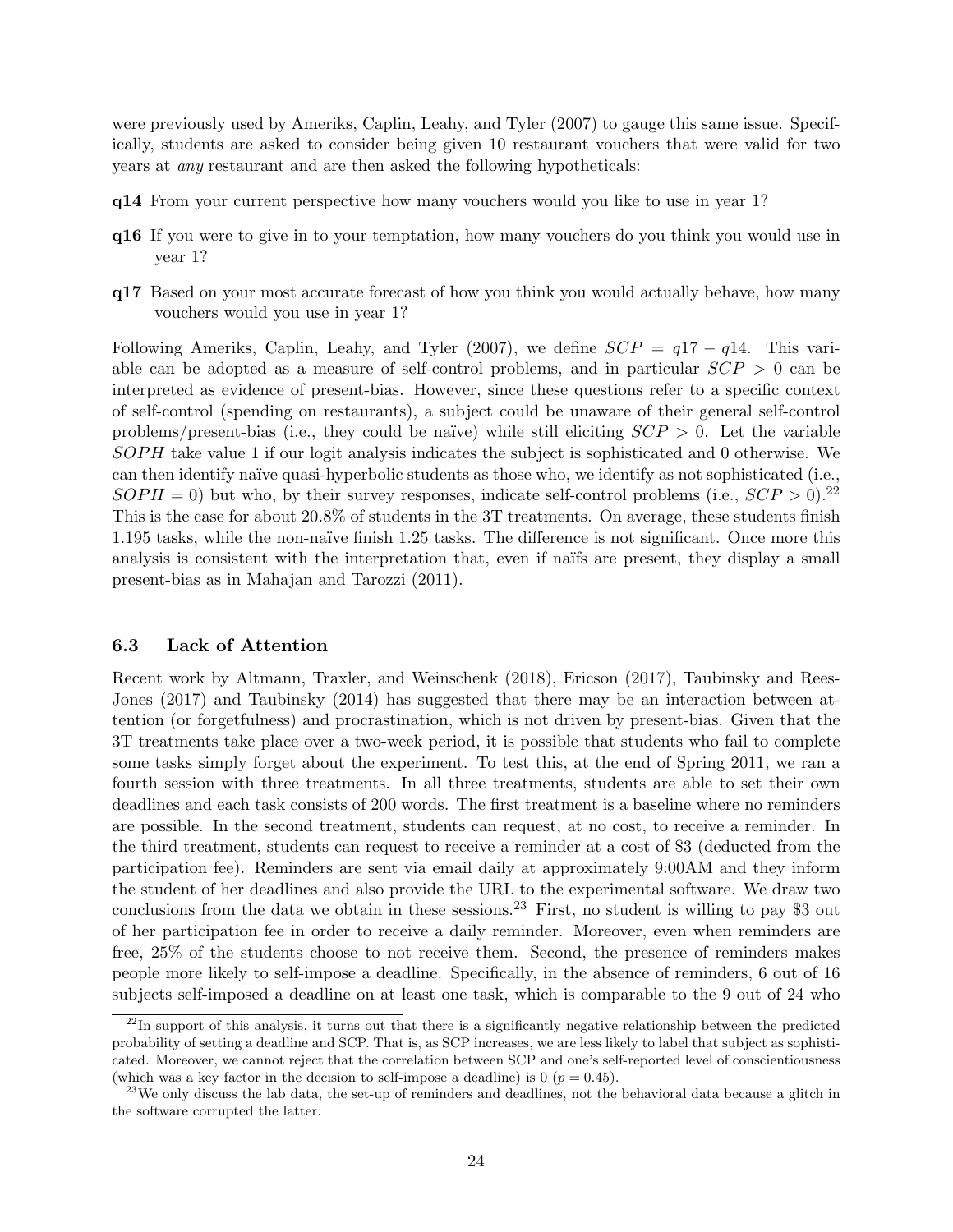did the same in the previously reported end of semester session. In contrast, when subjects had the option to receive reminders 31 out of 39 subjects chose to self-impose a deadline on at least one task. A proportions test easily rejects equality of proportions  $(p < 0.01)$ . If subjects used deadlines as de facto reminders, then giving subjects the ability to receive reminders should lead to fewer self-imposed deadlines. Instead, we saw the opposite.<sup>24</sup> We also note that, when reminders are possible, there is no difference in the frequency with which subjects set deadlines, given whether they requested or declined to receive the reminders. Hence, it is not the case that subjects are more willing to set deadlines *because* the presence of reminders helps them remember the deadline. This confirms our prior interpretation that binding self-imposed deadlines are a manifestation of students' demand for commitment. Therefore, we do not find strong reasons to suggest that our estimates of present bias are affected by limited attention.

## 7 Conclusions

In this paper we study procrastination in the context of a field experiment. We find that students display a substantial demand for commitment in the form of self-imposed deadlines. However, deadlines do not appear to increase task completion rates. Present-bias, and hence procrastination, appear to constitute an important determinant of students' behavior in the experiment. Importantly, however, the effects of present-bias appear to be un-done by internal self-control when subjects engage in repeated similar tasks, as in our 3T treatments.

The behavior of students when setting deadlines remains somewhat puzzling if interpreted simply as induced by present-bias. In contrast with some evidence in the literature, notably Ariely and Wertenbroch (2002) we find that deadlines, even when self-imposed by the students, are not associated to higher completion rates and are possibly costly for the students. We argue that to understand why it is important to examine the behavioral components of students' anticipation formation mechanisms. In this respect we argue that our data suggests two kind of complementary behavioral anticipation formation mechanisms: partial naïveté at the deadline setting stage and over-confidence about the ability to complete the task and to persevere on a task after failing to complete it. This is consistent with the analysis of Gabaix and Laibson (2017) who show that seemingly present-biased behavior may actually arise due to misperceptions. We admit however that more work is necessary to distinguish the demand for commitment of partially na¨ıve subjects from that of subjects trading-off the costs of internal and external self-control mechanisms.

### References

Ainslie, G. (1992): Picoeconomics. Cambridge University Press, Cambridge, UK.

(2001): *Breakdown of Will.* Cambridge University Press, Cambridge, UK.

- Altmann, S., C. Traxler, and P. Weinschenk (2018): "Deadlines and Cognitive Limitations," IZA Discussion Paper No. 11129.
- Ameriks, J., A. Caplin, J. Leahy, and T. Tyler (2007): "Measuring Self-Control Problems," American Economic Review, 97(3), 966–972.
- ARIELY, D., AND K. WERTENBROCH (2002): "Procrastination, Deadlines, and Performance: Self-Control by Precommitment," Psychological Science, 13(3), 219–224.

<sup>&</sup>lt;sup>24</sup>See Cadena, Schoar, Cristea, and Delgado-Medrano (2011) and Himmler, Jäckle, and Weinschenk (2019) for somewhat different results on the relationship between reminders and procrastination.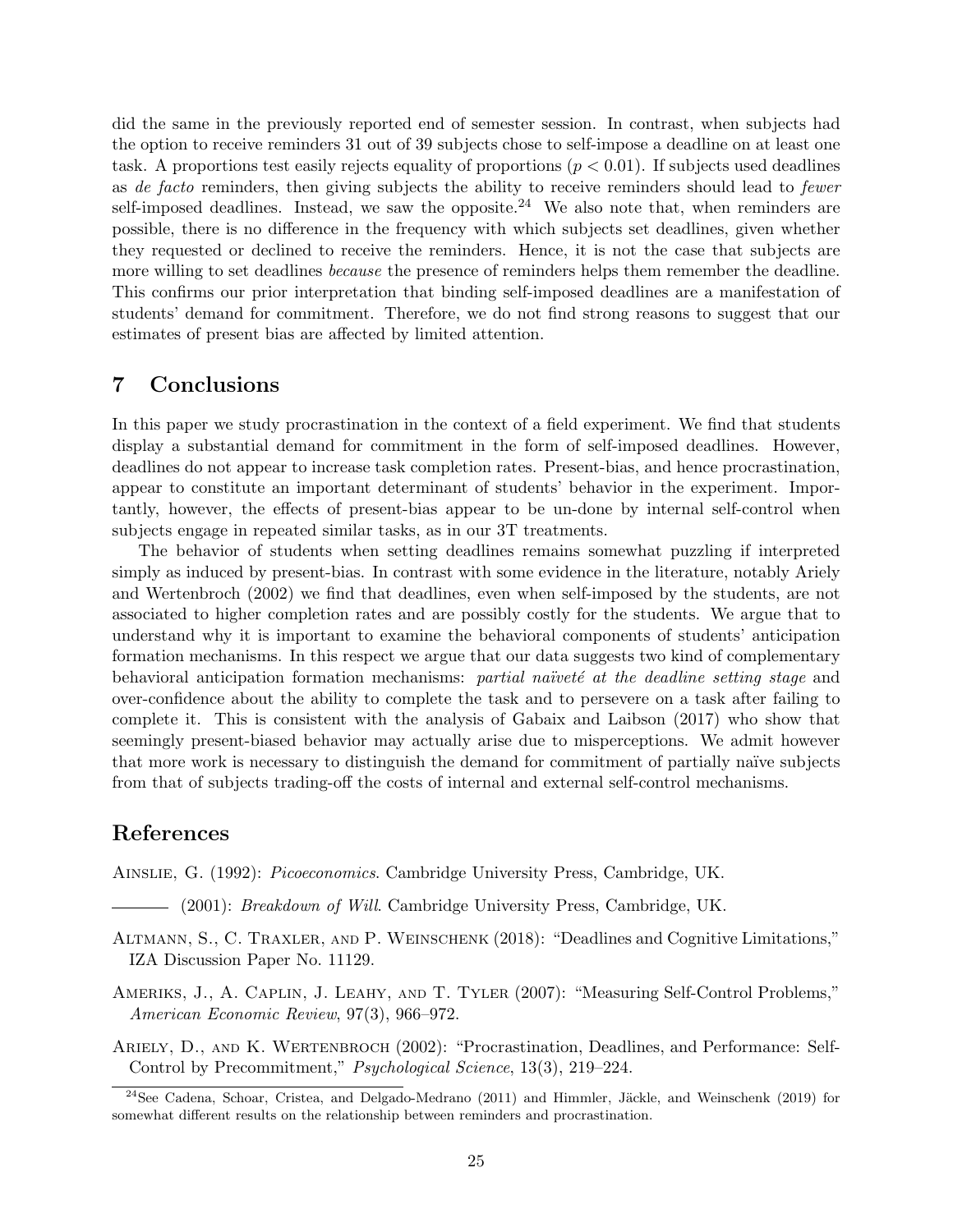- Ashraf, N., D. Karlan, and W. Yin (2006): "Tying Odysseus to the Mast: Evidence from a Commitment Savings Product in the Philippines," Quarterly Journal of Economics, 121(2), 635–672.
- Augenblick, N., M. Niederle, and C. Sprenger (2015): "Working Over Time: Dynamic Inconsistency in Real Effort Tasks," Quarterly Journal of Economics, 130(3), 1067–1115.
- Augenblick, N., and M. Rabin (Forthcoming): "An Experiment on Time Preference and Misprediction in Unpleasant Tasks," Review of Economic Studies.
- BATTAGLINI, M., R. BENABOU, AND J. TIROLE (2005): "Self-Control in Peer Groups," Journal of Economic Theory, 112, 848–887.
- BAUMEISTER, R. F., T. F. HEATHERTON, AND D. M. TICE (1994): Losing Control: How and Why People Fail at Self Regulation. Academic Press, San Diego.
- Benabou, R., and J. Tirole (2004): "Willpower and Personal Rules," Journal of Political Economy,  $112(4)$ , 848–886.
- BENHABIB, J., AND A. BISIN (2005): "Modeling internal commitment mechanisms and self-control: A neuroeconomics approach to consumption–saving decisions," Games and Economic Behavior, 52, 460–92.
- Beshears, J., J. J. Choi, C. Harris, D. Laibson, B. C. Madrian, and J. Sakong (2015): "Self Control and Commitment: Can Decreasing the Liquidity of a Savings Account Increase Deposits?," NBER Working Paper 21474.
- Brunnermeier, M., F. Papakonstantinou, and J. Parker (2008): "An Economic Model of the Planning Fallacy," Working Paper.
- BRYAN, G., D. KARLAN, AND S. NELSON (2010): "Commitment Devices," Annual Review of Economics, 2, 671–698.
- BURGER, N., G. CHARNESS, AND J. LYNHAM (2011): "Field and Online Experiments on Self-Control," Journal of Economic Behavior & Organization, 77, 393–404.
- Cadena, X., A. Schoar, A. Cristea, and H. M. Delgado-Medrano (2011): "Fighting Procrastination in the Workplace: An Experiment," NBER Working Paper No. 16944.
- Casari, M. (2009): "Pre-commitment and flexibility in a time decision experiment," Journal of Risk and Uncertainty,  $38(2)$ ,  $117-41$ .
- CHATTERJEE, K., R. V. KRISHNA, AND B. SOPHER (2018): "Intertemporal Planning with Subjective Uncertainty, or Anticipating Your Lazy, Disorganized Self," Rutgers, mimeo.
- DellaVigna, S., and U. Malmendier (2006): "Paying Not To Go To The Gym," American Economic Review, 96, 694–719.
- Duflo, E., M. Kremer, and J. Robinson (2011): "Nudging Farmers to Use Fertilizer: Evidence From Kenya," American Economic Review, 101(6), 2350–2390.
- Ericson, K. M. (2017): "On the Interaction of Memory and Procrastination: Implications for Reminders, Deadlines and Empirical Estimation," Journal of the European Economic Association, 15, 692–719.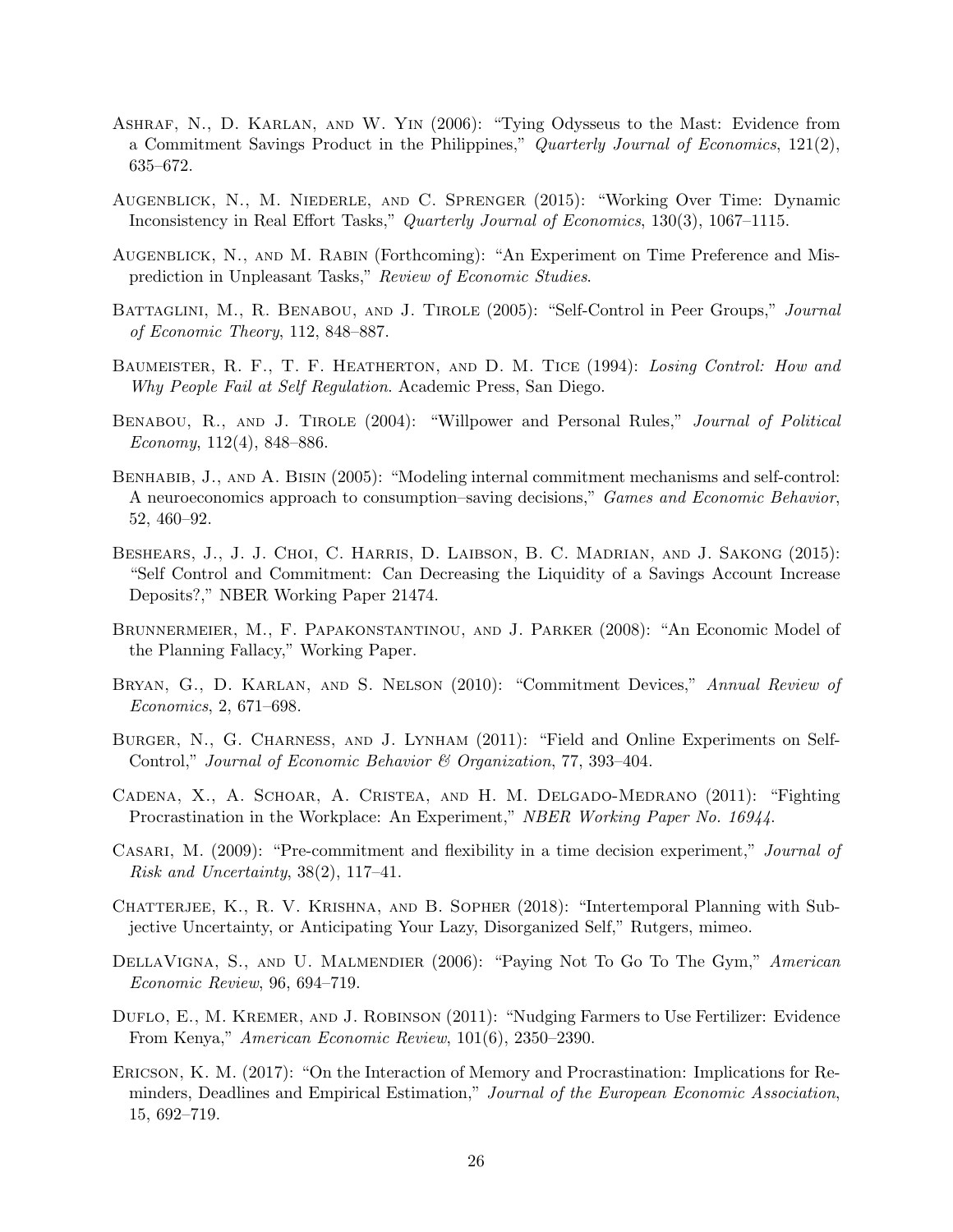- Fang, H., and Y. Wang (2015): "Estimating Dynamic Discrete Choice Models With Hyperbolic Discounting, With an Application to Mammography Decisions," International Economic Review,  $56(2), 565-596.$
- Frederick, S., G. Loewenstein, and T. O'Donoghue (2002): "Time discounting and time preference: A critical review," Journal of Economic Literature, 40, 351–401.
- FUDENBERG, D., AND D. K. LEVINE (2006): "A Dual-Self Model of Impulse Control," American Economic Review, 96(5), 1449–1476.
- Gabaix, X., and D. Laibson (2017): "Myopia and Discounting," NBER Working Paper #23254.
- GINÉ, X., D. KARLAN, AND J. ZINMAN (2010): "Put Your Money Where Your Butt Is: A Commitment Contract for Smoking Cessation," American Economic Journal: Applied Economics, 2(4), 213–235.
- GOLLWITZER, P. M., AND J. A. BARGH (1996): The Psychology of Action. Guilford, New York.
- GUL, F., AND W. PESENDORFER (2001): "Temptation and Self-Control," *Econometrica*, 69, 1403– 1436.
- (2004): "Self-Control and the Theory of Consumption," *Econometrica*, 72, 119–158.
- Halevy, Y. (2012): "Time Consistency: Stationarity and Time Invariance," Working Paper.
- HARRIS, C., AND D. LAIBSON (2013): "Instantaneous Gratification," Quarterly Journal of Economics, 128(1), 205–248.
- HEIDHUES, P., AND P. STRACK (2019): "Identifying Present-Bias from the Timing of Choices," SSRN Working Paper 3386017.
- HIMMLER, O., R. JÄCKLE, AND P. WEINSCHENK (2019): "Soft Commitments, Reminders, and Academic Performance," American Economic Journal: Applied Economics, 11(2), 114–142.
- Houser, D., D. Schunk, J. Winter, and E. Xiao (2010): "Temptation and Commitment in the Laboratory," working paper.
- HSIAW, A. (2013): "Goal-Setting and Self-Control," Journal of Economic Theory, 148(2), 601–626.
- John, A. (2017): "When Commitment Fails Evidence from a Field Experiment," Working Paper.
- Kaur, S., M. Kremer, and S. Mullainathan (2010): "Self-Control and the Development of Work Arrangements," The American Economic Review: Papers and Proceedings, 100, 624–628.
- Kuhl, J., and J. Beckmann (eds.) (1985): Action Control: From Cognition to Behavior. Springer-Verlag, Berlin.
- Laibson, D. (1994): "Essays in Hyperbolic Discounting," Ph.D. thesis, Massachusetts Institute of Technology.
- $-$  (1997): "Golden Eggs and Hyperbolic Discounting," Quarterly Journal of Economics, 113, 443–477.
- Loewenstein, G., and D. Prelec (1992): "Anomalies in intertemporal choice: Evidence and interpretation.," Quarterly Journal of Economics, 107(2), 573–97.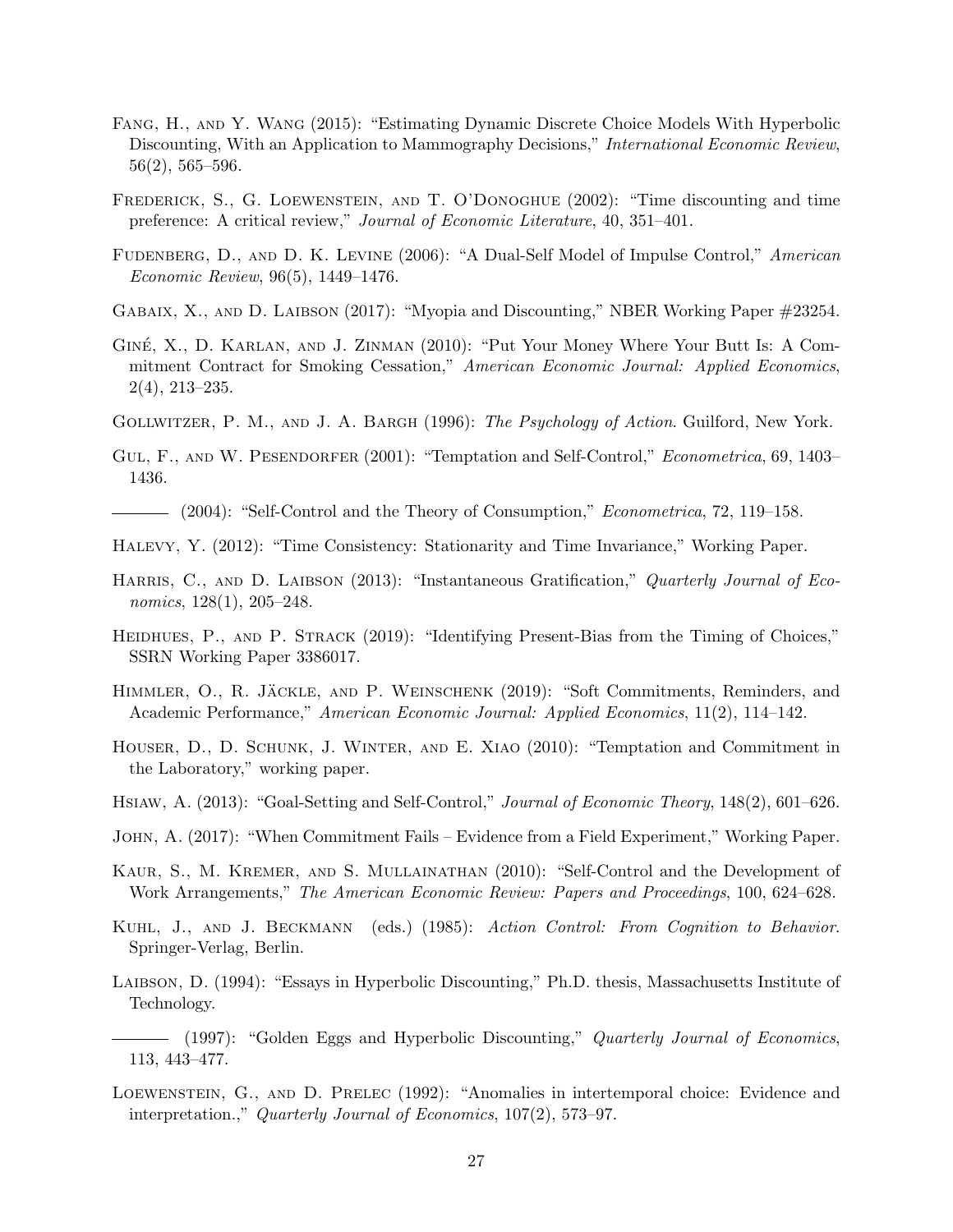- Mahajan, A., and A. Tarozzi (2011): "Time Inconsistency, Expectations and Technology Adoption: The Case of Insecticide Treated Nets," Stanford University, mimeographed.
- Novarese, M., and V. D. Giovinazzo (2013): "Promptness and Academic Performance," mimeo, Università di Milano Bicocca.
- O'Donoghue, T., and M. Rabin (1999a): "Doing It Now or Later," American Economic Review, 89(1), 103–124.

- (1999b): "Incentives for Procrastinators," *Quarterly Journal of Economics*, 114, 769–816.

- PHELPS, E. S., AND R. POLLAK (1968): "On Second-Best National Saving and Game-Equilibrium Growth," Review of Economic Studies, 35, 185–199.
- SÁEZ-MARTÍ, M., AND A. SJÖGREN (2008): "Deadlines and Distractions," Journal of Economic Theory, 143, 153–176.
- SCHILBACH, F. (2018): "Alcohol and Self-Control: A Field Experiment in India," American Economic Review, Forthcoming.
- SCHRAW, G., T. WADKINS, AND L. OLAFSON (2007): "Doing the things we do: A grounded theory of academic procrastination," Journal of Educational Psychology, 99(1), 12–25.
- SCHWARTZ, J., D. MOCHON, L. WYPER, J. MAROBA, D. PATEL, AND D. ARIELY (2014): "Healthier by Precommitment," Psychological Science, 25(2), 538–546.
- SCHWARTZ, J., J. RIIS, B. ELBEL, AND D. ARIELY (2012): "Inviting Consumers To Downsize Fast-Food Portions Significantly Reduces Calorie Consumption," Health Affairs, 31(2), 399–407.
- SOLOMON, L., AND E. ROTHBLUM (1984): "Academic procrastination: Frequency and cognitivebehavioral correlates," Journal of Counseling Psychology, 31(4), 503–509.
- Steel, P. (2007): "The Nature of Procrastination: A Meta-Analytic and Theoretical Review of Quintessential Self-Regulatory Failure," Psychological Bulletin, 133(1), 65–94.
- TAUBINSKY, D. (2014): "From Intentions to Actions: A Model and Experimental Evidence of Inattentive Choice," Working Paper.
- Taubinsky, D., and A. Rees-Jones (2017): "Attention Variation and Welfare: Theory and Evidence of Inattentive Choice," Review of Economic Studies, Forthcoming.
- Thaler, R. H., and S. Benartzi (2004): "Save More Tomorrow: Using Behavioral Economics to Increase Employee Saving," Journal of Political Economy, 112(1), S164–187.
- Toussaert, S. (2018): "Eliciting Temptation and Self-Control Through Menu Choices: A Lab Experiment," Econometrica, 86(3), 859–889.
- Trope, Y., and A. Fishbach (2000): "Counteractive Self-Control in Overcoming Temptation," Journal of Personality and Social Psychology, 79(4), 493–506.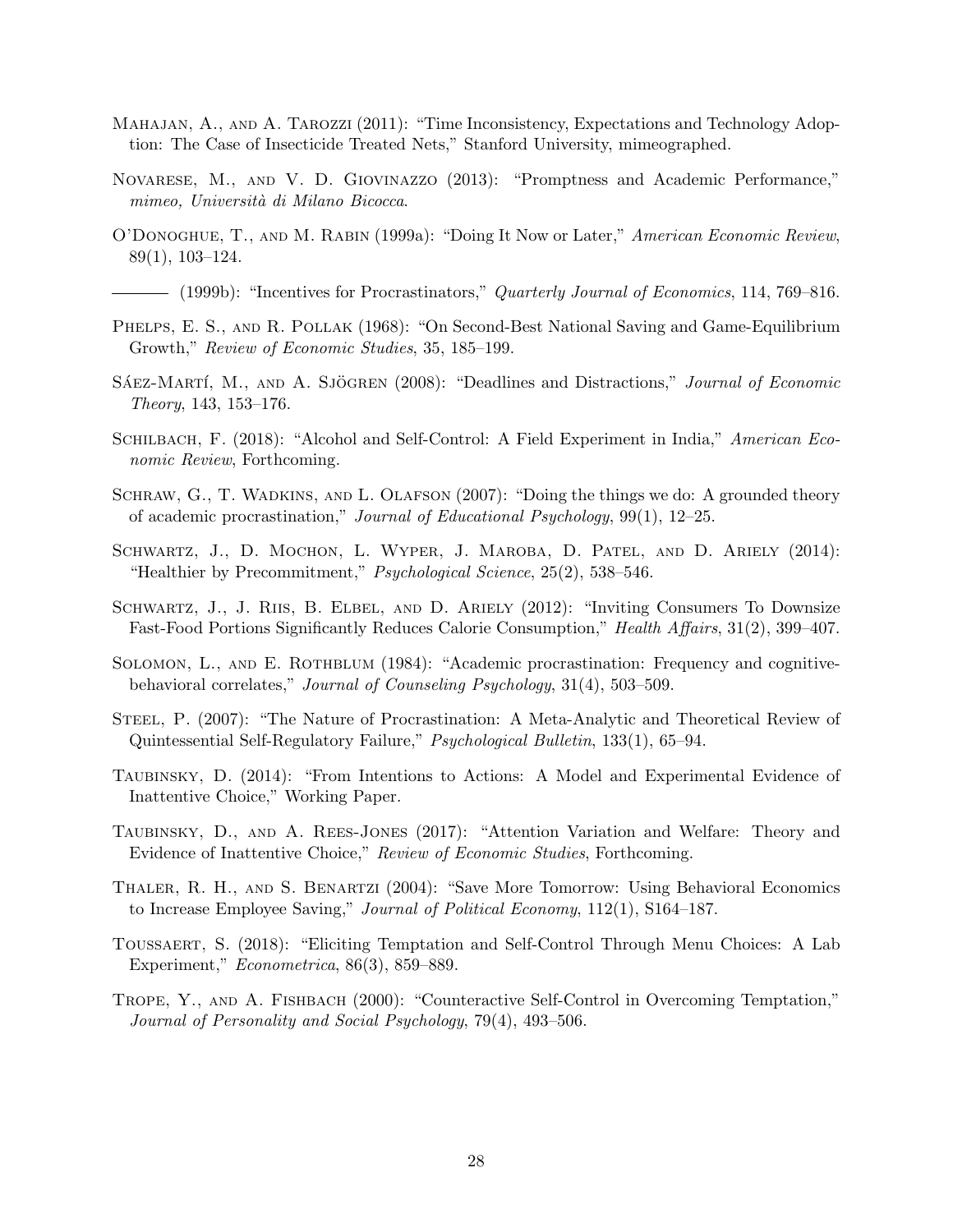# Appendix A Instructions & Pre-Experiment Survey Questions

### A.1 Sample Experimental Instructions

This is an experiment in the economics of decision-making. Your earnings will depend on your decisions. Details of how you will make decisions and earn money will be provided below.

This experiment will take place over the course of the next several days and will end no later than 1:00PM two weeks from today. That it, the experiment ends no later than 1:00PM, 7 April 2010.

### The Tasks

You will be given **three** tasks to be completed over the internet. While the tasks are not specifically related to each other, they can only be completed sequentially (that is, you may only work on one task at a time).

For each task, you will be given a list of 150 words which have been arranged randomly and you will be asked to enter them on a computer terminal in alphabetical order. An example is shown in Figure A.1.

For each task properly completed, by the appropriate time, you will be paid \$15. Details of how you will be paid will be given later.

### The Interface

• This experiment will take place over the internet. Any time that you wish to work on a task, simply go to the following website:

```
http://www.cess.nyu.edu/web_experiments/ny
```
- Upon arriving at the website, you will be prompted for your user ID and password. Shortly, you will be provided with a user ID and password. Please keep the sheet of paper on which your user ID and password are written as this is your only means of gaining access to the experimental software.
- Once you have logged into the system, you may now work on a task.
- As can be seen in Figure A.1, the list of words is given in the center of the screen and words are entered alphabetically at the left and right. The earliest word alphabetically, should be entered in the cell labeled 1.
- When you have completed a task  $(i.e.,$  when you have arranged all words in the proper order), press the submit button, which is at the bottom of the screen.
- If you have done it correctly, then you will be taken to a new screen where, if you choose, you may work on the next (if any) task.
- If there are mistakes, you will be told:

### The list you submitted contains one or more errors.

and remain on the screen for the current task. Observe that you will not be told the nature of the mistakes, simply that the task has not been properly completed.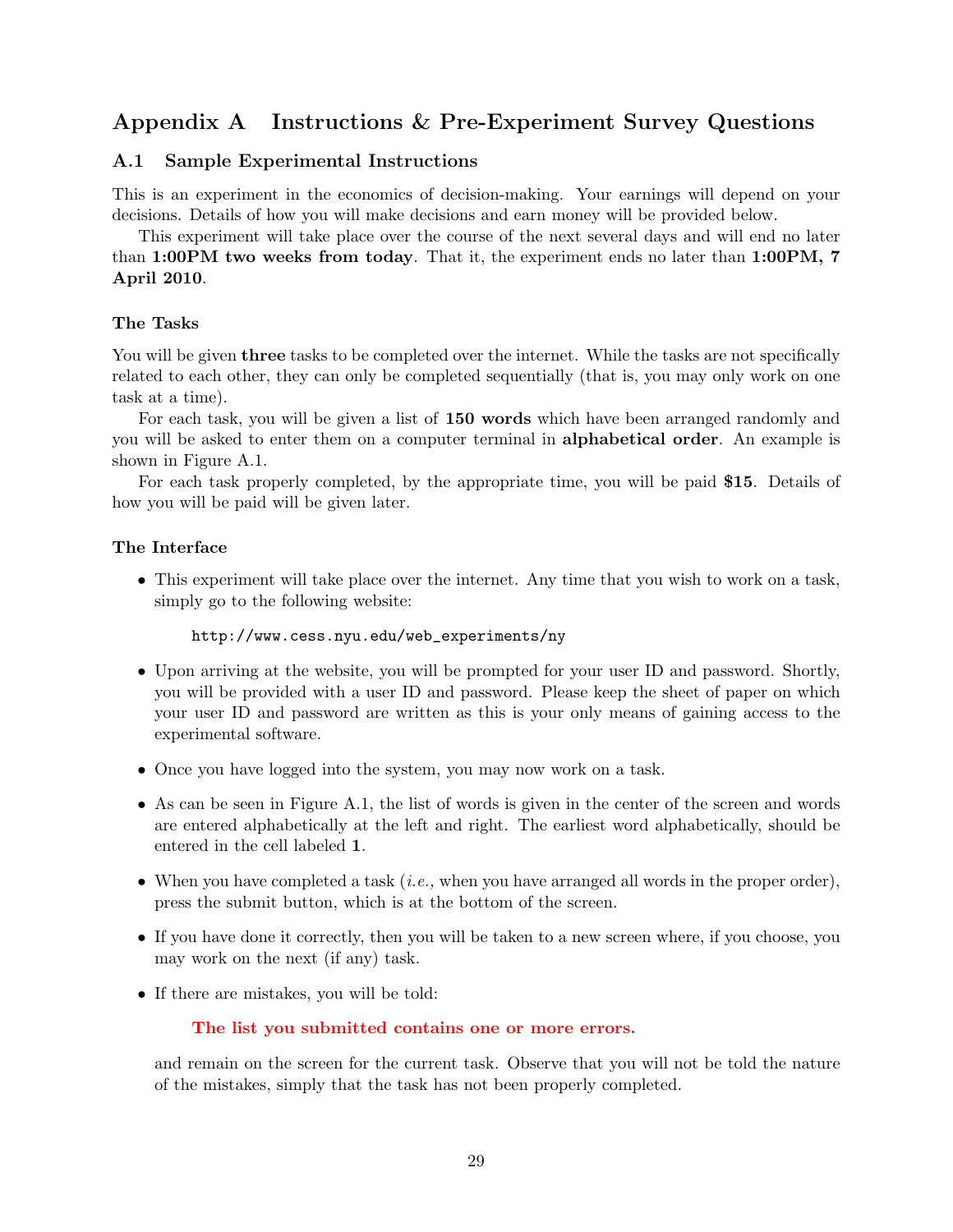### Figure A.1: Experimental Interface For Tasks

#### This is Task 1.

In order to complete this task you must solve the problem given to you by entering the words below in alphabetical order, with the following restrictions:

- You must complete Task 1 by 10:00 pm on Monday, April 5, 2010.
- You must solve this problem by 04:25 pm, or you will be issued a new one.
- If you refresh your browser, or if you close your browser and log in again at a later time, you will be issued a new problem.

Select the Submit button at the bottom of this page to submit the solution to you problem.

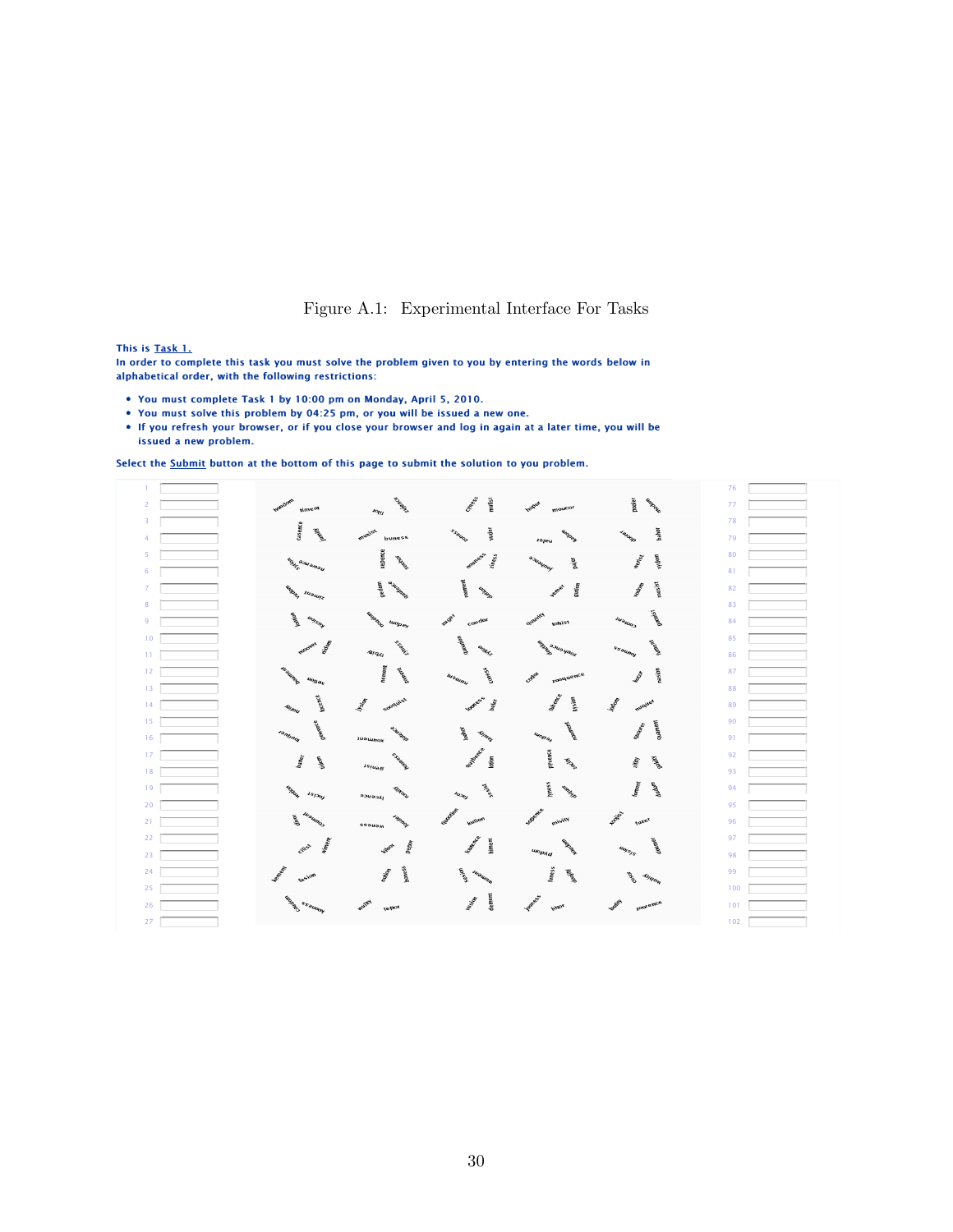- Once you have been issued a list of words to alphabetize for a particular task, then you must complete it within 2 hours (or before the deadline for that task, whichever is earlier). If you do not complete the task within this time, you will be given a new list of words.
- Note that if you press the refresh button or close the web browser and return later, you will be given a new list of words.

### Completing the Tasks

Of course, there are many different ways that one might wish to approach this task. One way that we have found to work reasonably well is to print the screen containing the words, enter the words into a spreadsheet application such as Excel (Microsoft), Numbers (Apple) or Calc (Open Office), use the sort command and then enter the words in the appropriate order through the experimental interface. If you are careful with this method, then it should be possible to complete each task in 1 hour or less.

### **Deadlines**

As indicated above, the experiment will end no later than 1:00PM, 7 April 2010. That is, all tasks not correctly completed before this time will be considered incomplete and no payments will be made incomplete tasks. However, if you wish, you may set a separate deadline for each of the tasks. If you do so, the deadline must be no earlier than 1:00PM today and no later than 1:00PM, 7 April 2010. Also, the deadline for Task 2 must be the same or after the deadline for Task 1, and similarly for Task 3.

It is important to note that the deadlines will be strictly enforced. For example, if you impose a deadline of 8:26PM tomorrow for the first task and do not complete it by that time, you will not receive any payment for this task. However, if you miss a deadline for one task, you will be permitted to move immediately to the subsequent task. That is, if you miss the deadline for Task 1, you may proceed immediately to Task 2 provided that there is still time remaining in the experiment and its deadline has also not passed.

At the appropriate time, once you have logged in to the experimental software, you will enter your deadlines for each of the tasks. The interface for this is displayed in Figure A.2.

#### Payment

For each task that you have properly completed by the appropriate deadline, you will be paid \$15. When you have completed a task, the experimental software will immediately notify one of the experimenters that a task has been completed. For all tasks which have been completed by 1:00PM on any given day, the experimenter will write a check and place it in the mail by the end of the day. Payments for any tasks completed after the 1:00PM cutoff will be processed and mailed the next day.

#### Questions

If there are any questions, please ask them now. If not, we will now provide a demonstration of the experimental software and also provide you with your user ID and password.

#### A.2 Survey Questions

1. How many courses are you taking?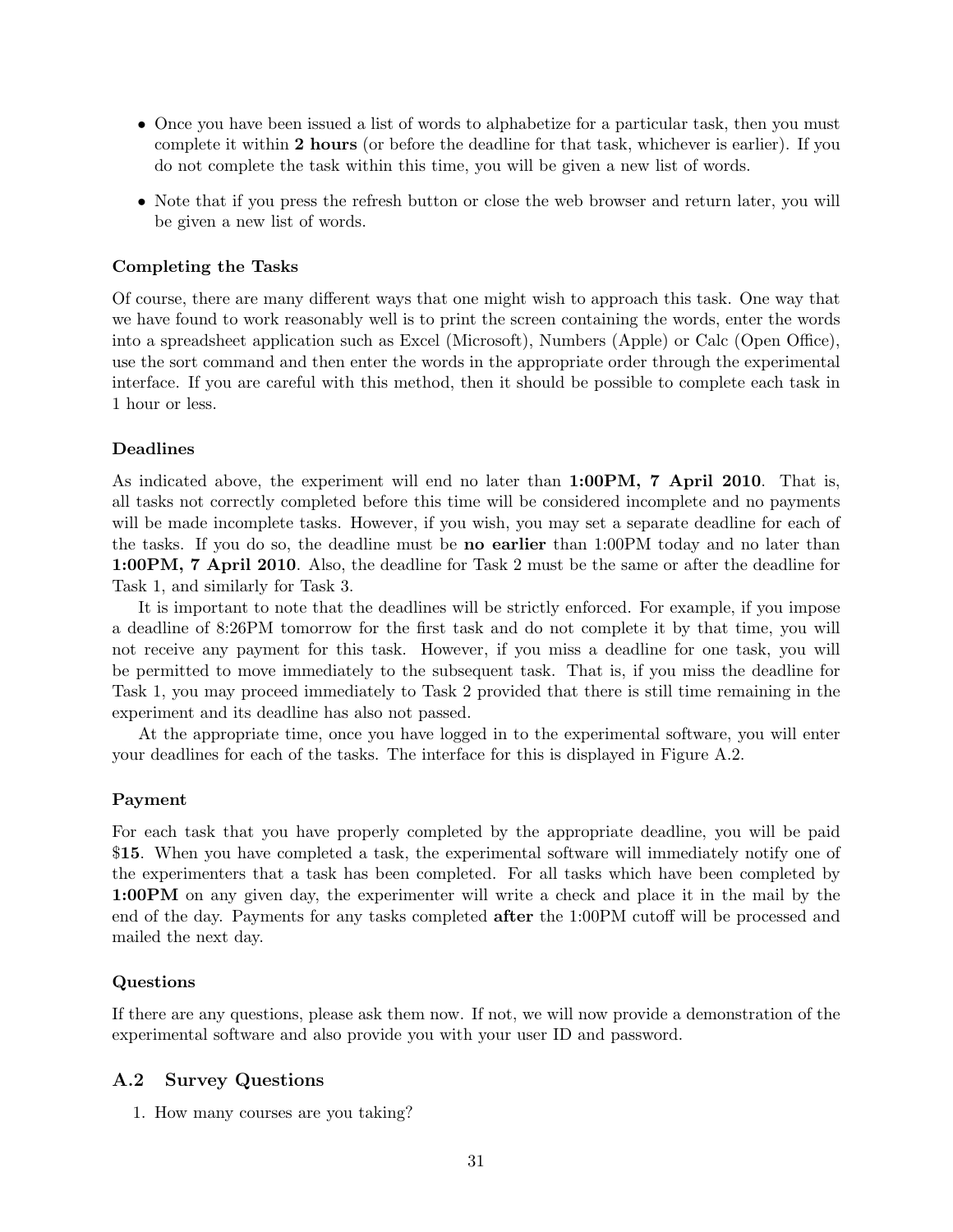| -Please read carefully-                                                                                                                                                                                                                                                                                                                                                                                                 |           |                 |  |  |  |  |
|-------------------------------------------------------------------------------------------------------------------------------------------------------------------------------------------------------------------------------------------------------------------------------------------------------------------------------------------------------------------------------------------------------------------------|-----------|-----------------|--|--|--|--|
| The experiment ends on April 07 (Wed), 2010 at 01:00 pm . However, you may impose an earlier deadline (for each task) if you wish. If so,<br>please do so now. Keep in mind that the deadlines will be strictly enforced. For example, if you impose a deadline of Mar 19 (Fri), 2010 at<br>02:00 am for the first task and do not complete the task by that time, you will not receive any payment for its completion. |           |                 |  |  |  |  |
| -Set Deadlines For Task 1 - The Content of the Content of the Content of the Content of the Content of the Content of the Content of the Content of the Content of the Content of the Content of the Content of the Content of                                                                                                                                                                                          |           |                 |  |  |  |  |
| Enter Date:                                                                                                                                                                                                                                                                                                                                                                                                             |           | (MM/DD/YYYY)    |  |  |  |  |
| <b>Enter Time:</b>                                                                                                                                                                                                                                                                                                                                                                                                      | $PM \div$ | (HH:MM (AM/PM)) |  |  |  |  |
| $-$ Set Deadlines For Task 2 $-$                                                                                                                                                                                                                                                                                                                                                                                        |           |                 |  |  |  |  |
| Enter Date:                                                                                                                                                                                                                                                                                                                                                                                                             |           | (MM/DD/YYYY)    |  |  |  |  |
| <b>Enter Time:</b>                                                                                                                                                                                                                                                                                                                                                                                                      | $PM \div$ | (HH:MM (AM/PM)) |  |  |  |  |
| -Set Deadlines For Task 3 - 2008 - 2009 - 2014 - 2015 - 2016 - 2017 - 2018 - 2019 - 2018 - 2019 - 2019 - 2019                                                                                                                                                                                                                                                                                                           |           |                 |  |  |  |  |
| Enter Date:                                                                                                                                                                                                                                                                                                                                                                                                             |           | (MM/DD/YYYY)    |  |  |  |  |
| <b>Enter Time:</b>                                                                                                                                                                                                                                                                                                                                                                                                      | $PM \div$ | (HH:MM (AM/PM)) |  |  |  |  |
| Submit                                                                                                                                                                                                                                                                                                                                                                                                                  |           |                 |  |  |  |  |

### Figure A.2: Experimental Interface For Choosing deadlines

- 2. What is your major?
- 3. What is your GPA?
- 4. Over the course of the next two weeks, how many of each of the following to you have:
	- (a) minor assignments?
	- (b) major assignments or term papers?
	- (c) exams?
- 5. In response to the question above, please list the due dates for each assignment and the date of any exams you have in the next two weeks.
- 6. Are you presently employed?
- 7. How many social, academic or sports clubs do you belong to?
- 8. Over the course of the next two weeks, how much time (in hours) do you expect to allocate to:
	- (a) your course work?
	- (b) your job?
	- (c) social obligations or recreational activities?
	- (d) family obligations?
- 9. In response to Question 8(a), please provide details of your work schedule over the next two weeks.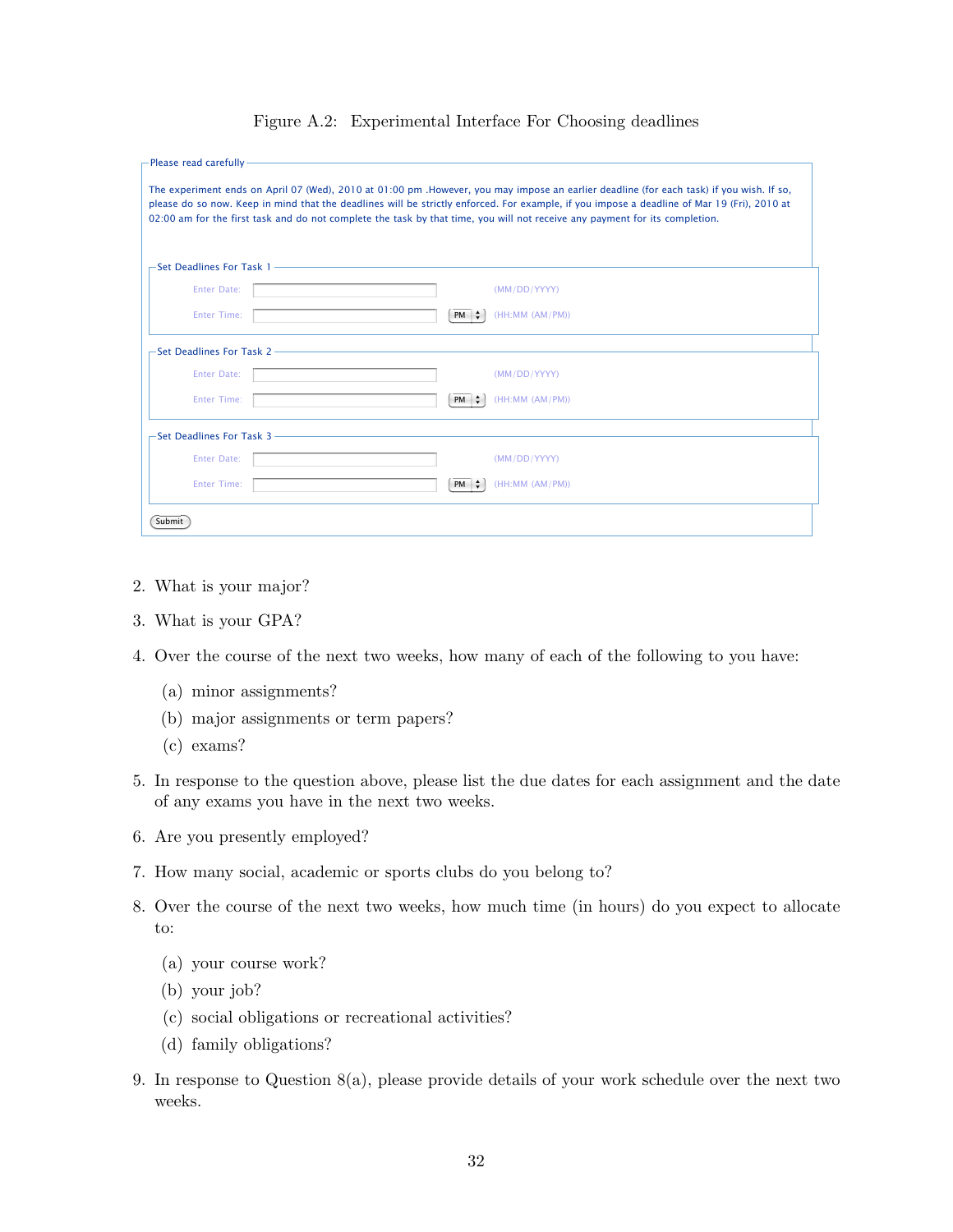- 10. In response to Question 8(b), please provide the dates for which you plan to participate in social or recreational activities.
- 11. In response to Question  $S(c)$ , please provide the dates for which you have planned family obligations.
- 12. On a scale from 1 to 5 with 1 being "hardly at all" and 5 being "very much so", please answer the following questions:
	- (a) How conscientious are you?
	- (b) How often are you late turning in assignments?
	- (c) How often are you on time for appointments?
- 13. On a scale from 1 to 5 with 1 being "strongly disagree" and 5 being "strongly agree", rate how closely you identify with the following statements:
	- (a) Unexpected things which require my time and attention always seem to occur.
	- (b) Sometimes I am not as dependable or reliable as I should be.
	- (c) I follow a schedule.
	- (d) I never seem to be able to get organised.
	- (e) I always pay attention to details.

Suppose that you win 10 certificates, each of which can be used (once) to receive a dream restaurant night. On each such night, you and a companion will get the best table and an unlimited budget for food and drink at a restaurant of your choosing. There will be no cost to you: all payments including gratuities come as part of the prize. The certificates are available for immediate use, starting tonight, and there is an absolute guarantee that they will be honored by any restaurant you select if they are used within a two year window. However if they are not used up within this two year period, any that remain are valueless.

The questions below concern how many of the certificates you would ideally like to use in each year, how tempted you would be to depart from this ideal, and what you expect you would do in practice:

- 14. From your current perspective, how many of the ten certificates would you ideally like to use in year 1?
- 15. Continue with the scenario of Question 14. Some people might be tempted to depart from their ideal allocation in Question 14. Which of the following best describes you:
	- (a) I would have no temptation in either direction.
	- (b) I would be somewhat/strongly tempted to use more certificates in the first year than would be ideal.
	- (c) I would be strongly/somewhat tempted to keep more certificates for use in the second year than would be ideal.
- 16. Continue with the scenario of Question 14. If you were to give in to your temptation, how many certificates do you think you would use in year 1 as opposed to year 2?
- 17. Continue with the scenario of Question 14. Based on your most accurate forecast of how you think you would actually behave, how many of the nights would you end up using in year 1?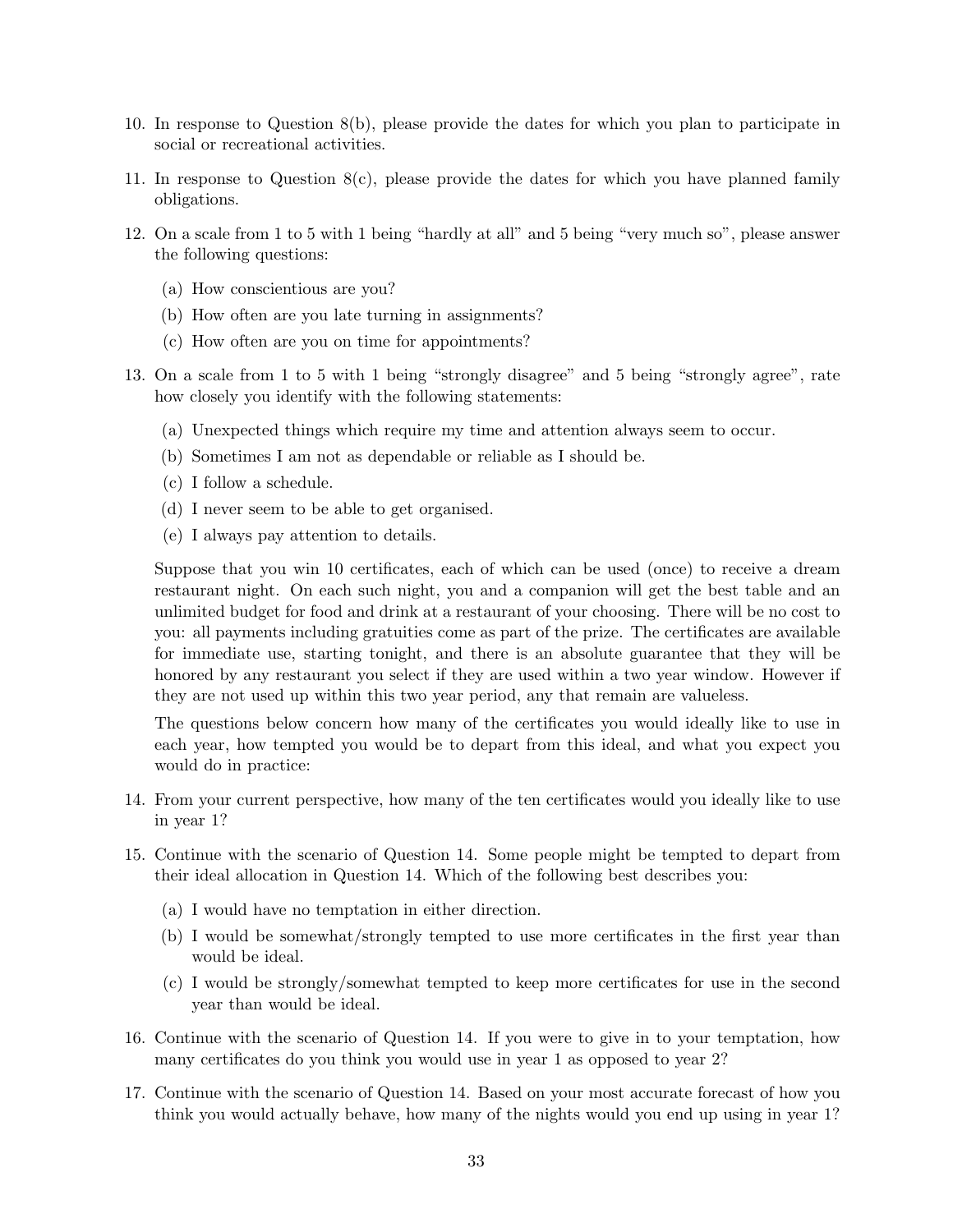- 18. On a scale from 0 to 100, how likely do you think each of the following events are?
	- (a) I will complete no tasks.
	- (b) I will complete at least one task.
	- (c) I will complete at least two tasks.
	- (d) I will complete all three tasks.

# Appendix B Supplemental Results

| Table B.1: Self-Reported Characteristics and Task Completion versus Giving Up (1T Treatment) |  |  |
|----------------------------------------------------------------------------------------------|--|--|
|                                                                                              |  |  |

|                      |                               | Give Up At | 1 Task | $p$ -val. (MW test) |
|----------------------|-------------------------------|------------|--------|---------------------|
|                      |                               | Least Once |        |                     |
|                      | $#$ of courses                | 3.69       | 4.63   | 0.064               |
|                      | <b>GPA</b>                    | 3.35       | 3.52   | 0.162               |
|                      | $#$ of exams                  | 0.38       | 0.46   | 0.623               |
|                      | $#$ of major assignments      | 0.81       | 0.76   | 0.803               |
|                      | # of minor assignments        | 1.88       | 2.83   | 0.050               |
|                      | Have job?                     | 0.50       | 0.56   | 0.628               |
| Cost Factors         | $#$ of clubs                  | 1.15       | 1.37   | 0.382               |
|                      | Time studying                 | 19.92      | 20.27  | 0.610               |
|                      | Time family                   | 2.04       | 2.61   | 0.372               |
|                      | Time job                      | 6.31       | 5.631  | 0.793               |
|                      | Time socializing              | 8.96       | 8.39   | 0.592               |
|                      | Conscientious                 | 4.15       | 4.07   | 0.571               |
|                      | Often late (assignments)      | 1.73       | 1.59   | 0.606               |
|                      | Often on time (appointments)  | 4.26       | 4.24   | 0.739               |
|                      | Not dependable                | 2.08       | 2.44   | 0.127               |
|                      | Detail oriented               | 4.00       | 4.10   | $\,0.695\,$         |
|                      | Not organized                 | 2.15       | 2.15   | 0.676               |
|                      | Follow schedule               | 3.65       | 3.78   | 0.698               |
| sychological Factors | Unexpected events             | 3.00       | 2.93   | 0.907               |
|                      | Impatience (Ideal allocation) | 6.23       | 6.20   | 0.880               |
| $\mathbf{p}$         | Temptation allocation         | 6.19       | 6.80   | 0.589               |
|                      | Perceived actual allocation   | 6.31       | 6.51   | 0.953               |

Note 1: Higher numbers indicate more of the particular characteristic.

Note 2: Highlighted cells indicate that groups are (weakly) significantly different at the 10% level or better according to a Mann-Whitney rank-sum test.